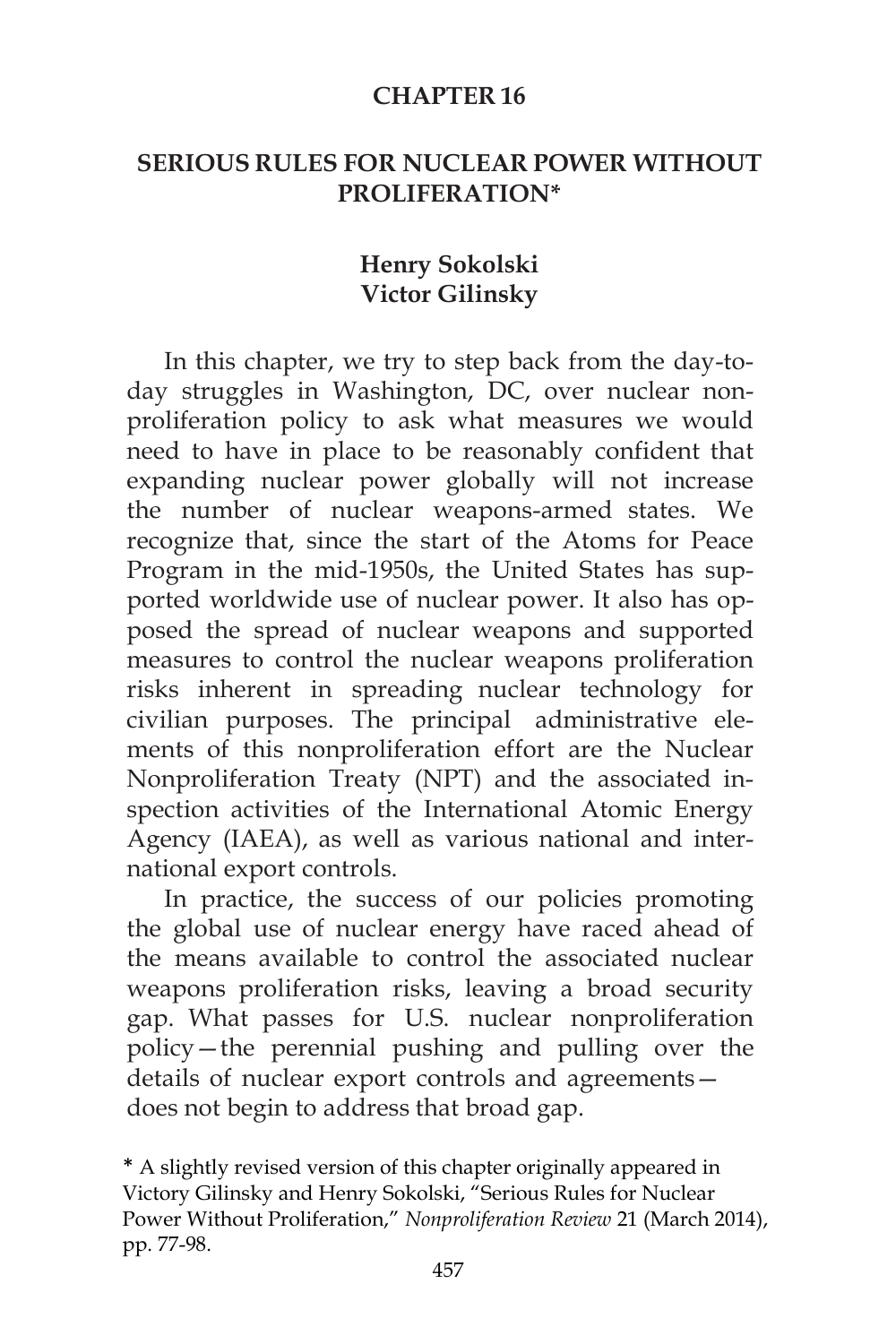Unless the members of the NPT agree to deal with its fundament deficiencies by interpreting the treaty in a way that sharply limits access to fuels that are also nuclear explosive materials and agree to universal enforcement of that interpretation, increased worldwide nuclear energy use will carry with it the inevitable risk of the further nuclear weapons proliferation.

### **NUCLEAR WEAPONS PROLIFERATION AND NUCLEAR POWER: WHAT'S THE WORRY?**

In any effort to assess our current nonproliferation policies, we must remind ourselves why we still resist the spread of nuclear weapons. In fact, it has become fashionable in some industry and academic circles to discount the dangers on the grounds that, chiefly, proliferation has proceeded more slowly than once feared.

The usual reference is to U.S. President John F. Kennedy's 1962 statement that 15 to 25 countries could obtain nuclear weapons. But this was a warning, not a prediction, and a useful one that led to nonproliferation efforts that slowed the process. In view of our experiences with countries falsely claiming to be conducting "peaceful" nuclear programs and later using their facilities for illicit activities or conducting clandestine bomb activities—in India, Iran, Iraq, Israel, North Korea, Pakistan, South Africa, and Syria—it is time to heed these warnings again.

There is also a school of thought that, even if some more countries obtained nuclear weapons, it would not make much difference because they would just serve as deterrents.<sup>1</sup> There is a troubling disconnect between this cheerful theorizing—which is not without an element of self-interest—and any awareness of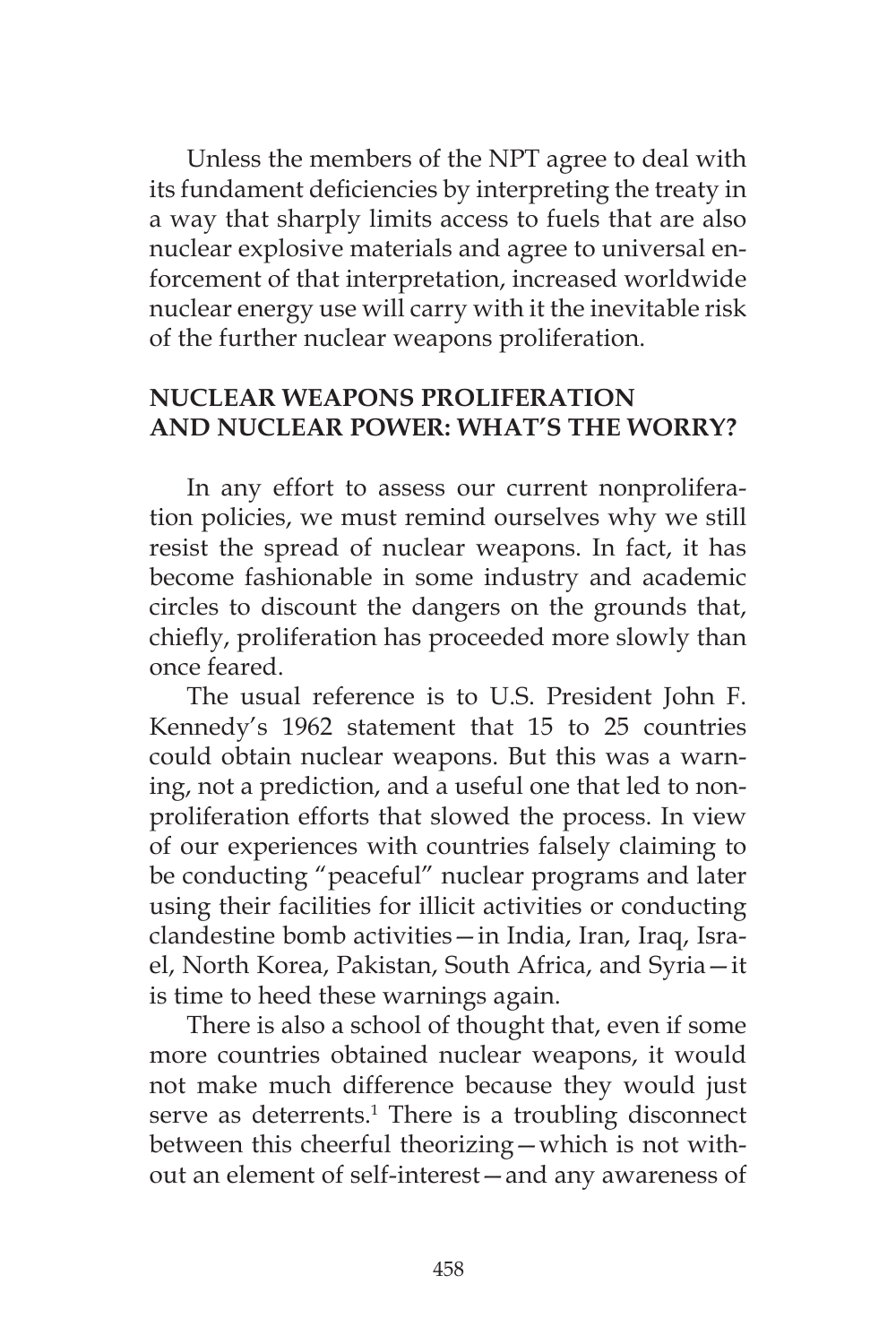the devastating possibility of nuclear war. Just because the weapons are supposed to be for deterrence does not mean they will not be used. Such use is, after all, implied in the threat that underlies deterrence. And if they are used, they are likely to change profoundly the way the world is organized, with unpredictable but likely unhappy consequences.<sup>2</sup> A few years ago, former U.S. Secretary of State Henry Kissinger wrote:

If one imagines a world of tens of nations with nuclear weapons and major powers trying to balance their own deterrent equations, plus the deterrent equations of the subsystems, deterrence calculation would become impossibly complicated. To assume that, in such a world, nuclear catastrophe could be avoided would be unrealistic.<sup>3</sup>

Happily, we have not reached this state. No such weapons have exploded in anger since World War II, and it has been a long time since people have seen the results of atmospheric tests. But this has also meant there is not the gut-level consciousness about proliferation dangers that there is about the dangers of nuclear accidents. Whereas everyone agrees that expanded use of nuclear power has to be predicated on tough safety rules, there is no corresponding agreement when it comes to rules to protect against nuclear weapons spread, especially when it comes to restrictions on nuclear power programs.

One often hears from nuclear industry sources that "civilian" nuclear programs are not a proliferation worry because they are an unlikely source of nuclear explosive materials for would-be bomb makers. They argue that, just as current nuclear weapons states relied on dedicated military programs, so would any future would-be weapons country.<sup>4</sup>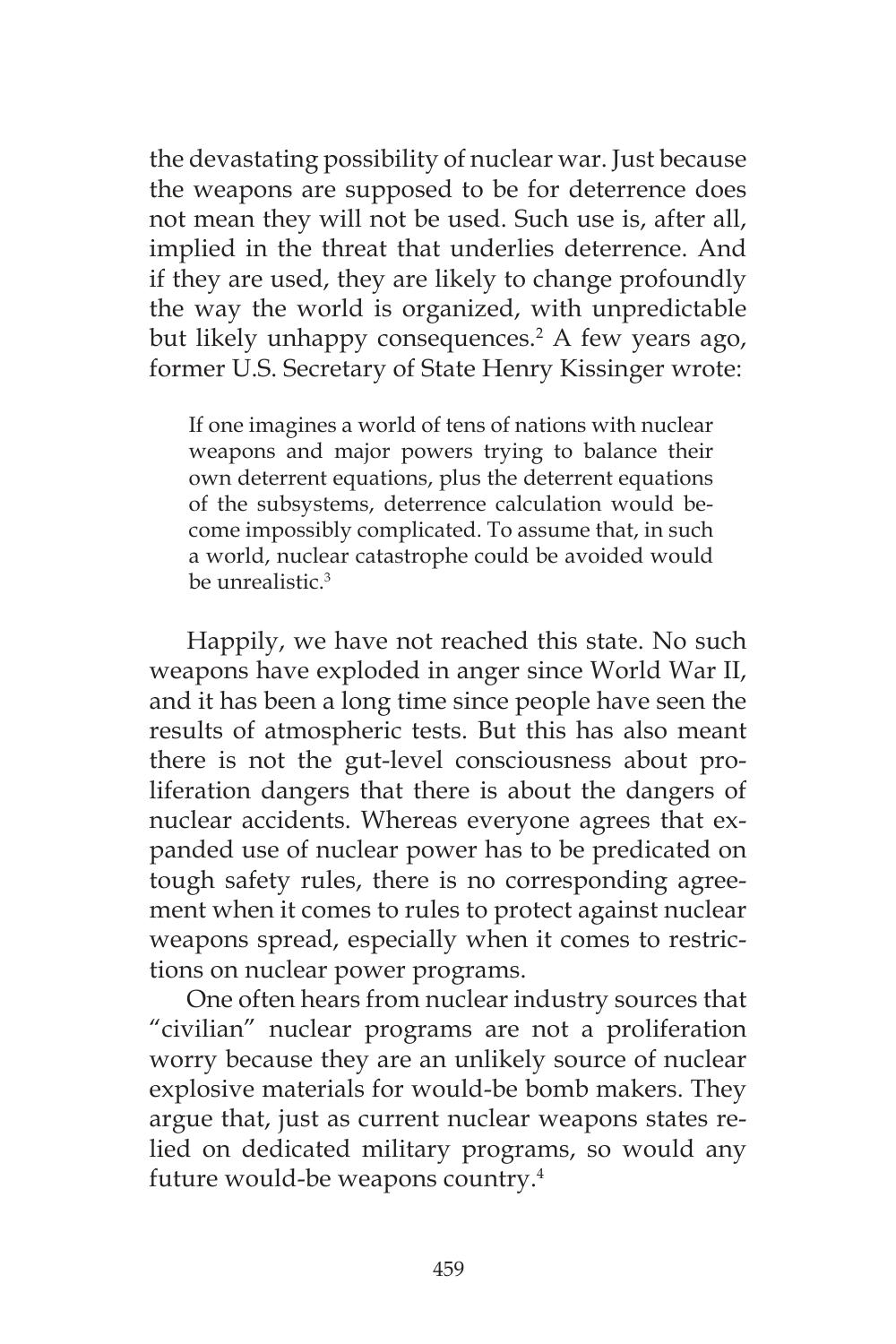Our view is different. Leaving aside the correctness of the assumptions about past weapons programs, the past is not a good guide to the future because conditions have changed fundamentally. Today all nonweapon states are members of the NPT. If one of these countries should decide to obtain weapons, it would have to withdraw or cheat, both courses risking a military response until the would-be bomb maker had weapons comfortably in hand. This would put a very high premium on traversing the period of vulnerability as quickly as possible. Kissinger made this point in the previously cited 2006 Trilateral Commission report: "A policy of using preventive force against aspiring nuclear powers, however, creates incentives for them to acquire nuclear weapons as rapidly as possible. . . ."5

That means drawing on bomb material and knowhow where it is most quickly obtainable, which would mean tapping a nuclear power program if there is one, unless, of course, there are strict measures in place to prevent that happening. If there is any doubt about this conclusion, consider the following counterhistorical: Suppose each of the major World War II belligerents already had civilian nuclear power programs before the war started. Would they not have tapped them rather than start anew to develop independent nuclear weapons programs? The answer suggests why strict nonproliferation measures are important.

# **THE NUCLEAR NONPROLIFERATION TREATY'S DEFICIENCIES**

In this regard, no one believes that we have adequate preventive antiproliferation measures in place today. Otherwise, we would not be discussing end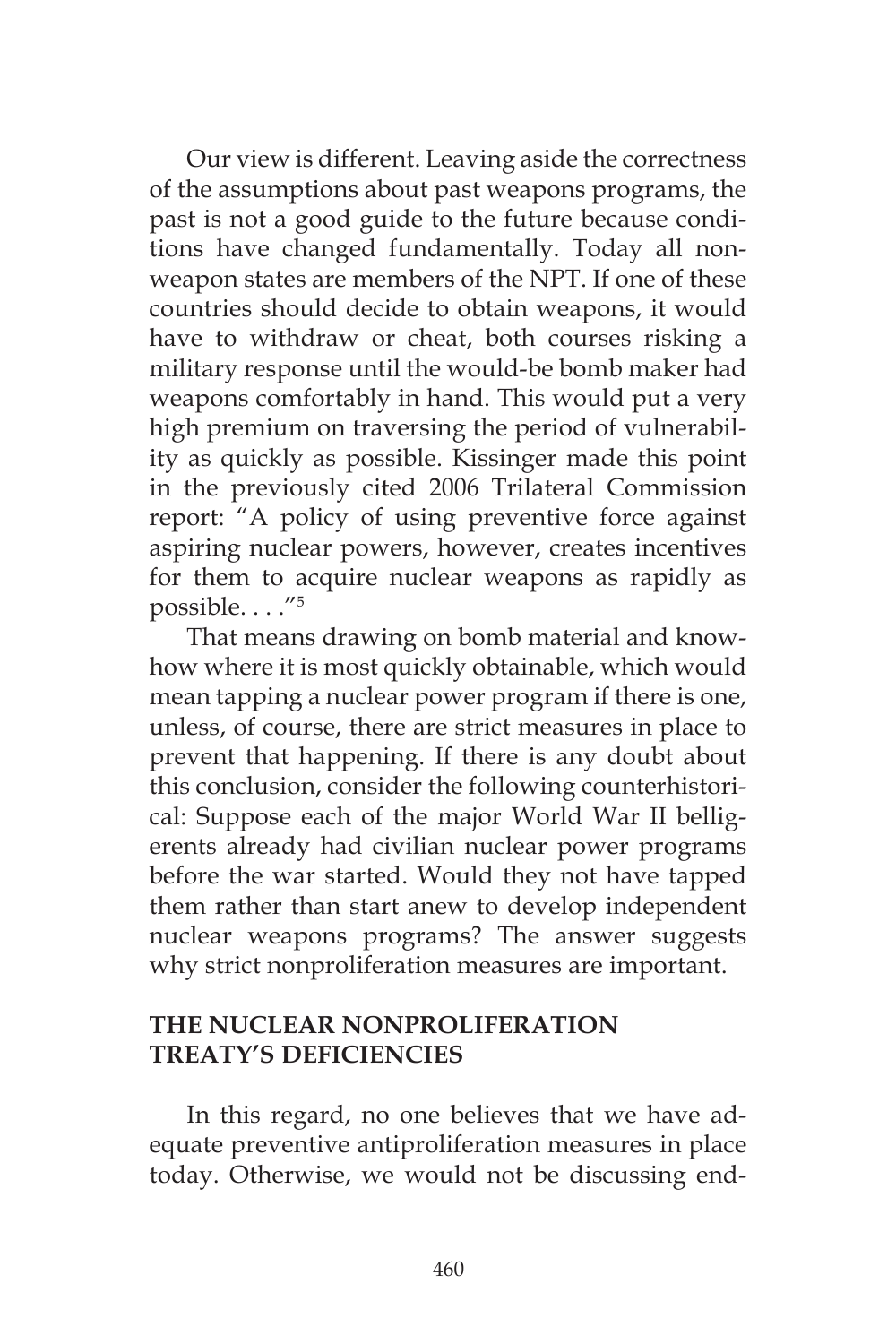lessly various international fuel supply schemes to mitigate the risks that national uranium enrichment and fuel reprocessing might be used to produce nuclear explosives. Everyone understands that the NPT as it has been interpreted up to now has basic deficiencies:

- The treaty allows withdrawal on 3 months' notice.
- It does not delineate the limits on permissible "peaceful" technology, with respect to fuels that are immediately usable to make nuclear explosives.
- It sharply restricts IAEA inspections.
- The treaty lacks an established enforcement system, so that each violation requires an improvised response.
- The treaty's universality is undermined by India, Israel, North Korea, and Pakistan, which remain as examples of what a country can get away with doing.

The advance of technology since the treaty went into force has exacerbated these problems by lowering the technological barriers between civilian nuclear activities and nuclear weapons. The prime example is the spread of centrifuge enrichment technology, which can be used to produce low enriched uranium to fuel power reactors but also can bring states within weeks of acquiring weapons-grade uranium to make a bomb. More generally, worldwide advances in materials, manufacturing, and computing skills put weapons design and manufacture within reach of a larger group of countries.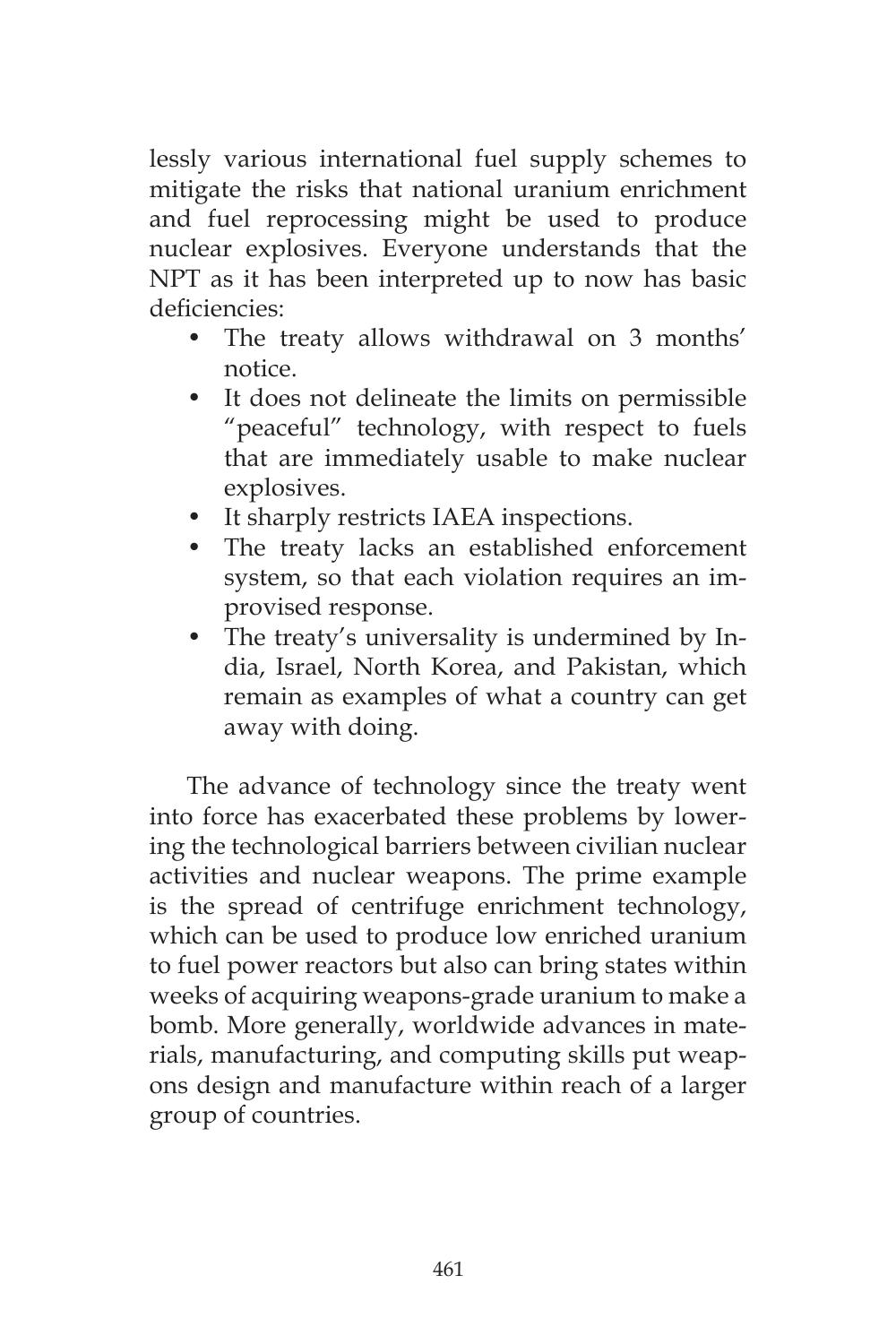# **NUCLEAR POWER EXPANSION REMAINS GOAL OF MAJOR NUCLEAR SUPPLIERS AND OF THE IAEA**

Despite these acknowledged basic inadequacies of current anti-proliferation protections, the U.S. Government has supported worldwide use of nuclear power since U.S. President Dwight Eisenhower's Atoms for Peace Program and continues to do so today. The rationale, however, has evolved.

In proposing the program, Eisenhower said that starting with small projects had:

the great virtue that it can be undertaken without irritations and mutual suspicions incident to any attempt to set up a completely acceptable system of worldwide inspection and control.<sup>6</sup>

In time, however, the projects got bigger and much more significant from the point of view of international security. Meanwhile, the effectiveness of the IAEA inspection system did not keep up. This arguably mattered less when the two Cold War camps expected to keep their client states in line mainly through their own intelligence and intervention. But now we really do need the "completely acceptable system of worldwide inspection and control" that President Eisenhower spoke about, especially if there is to be a major expansion in use of nuclear power plants.

At the moment, a major, global nuclear expansion is not in play, mainly because of unfavorable economics and, since the March 11, 2011, Fukushima, Japan, accident, also because of increased safety concerns.7 Nevertheless, such expansion remains the goal, or at least the expectation, of key nuclear export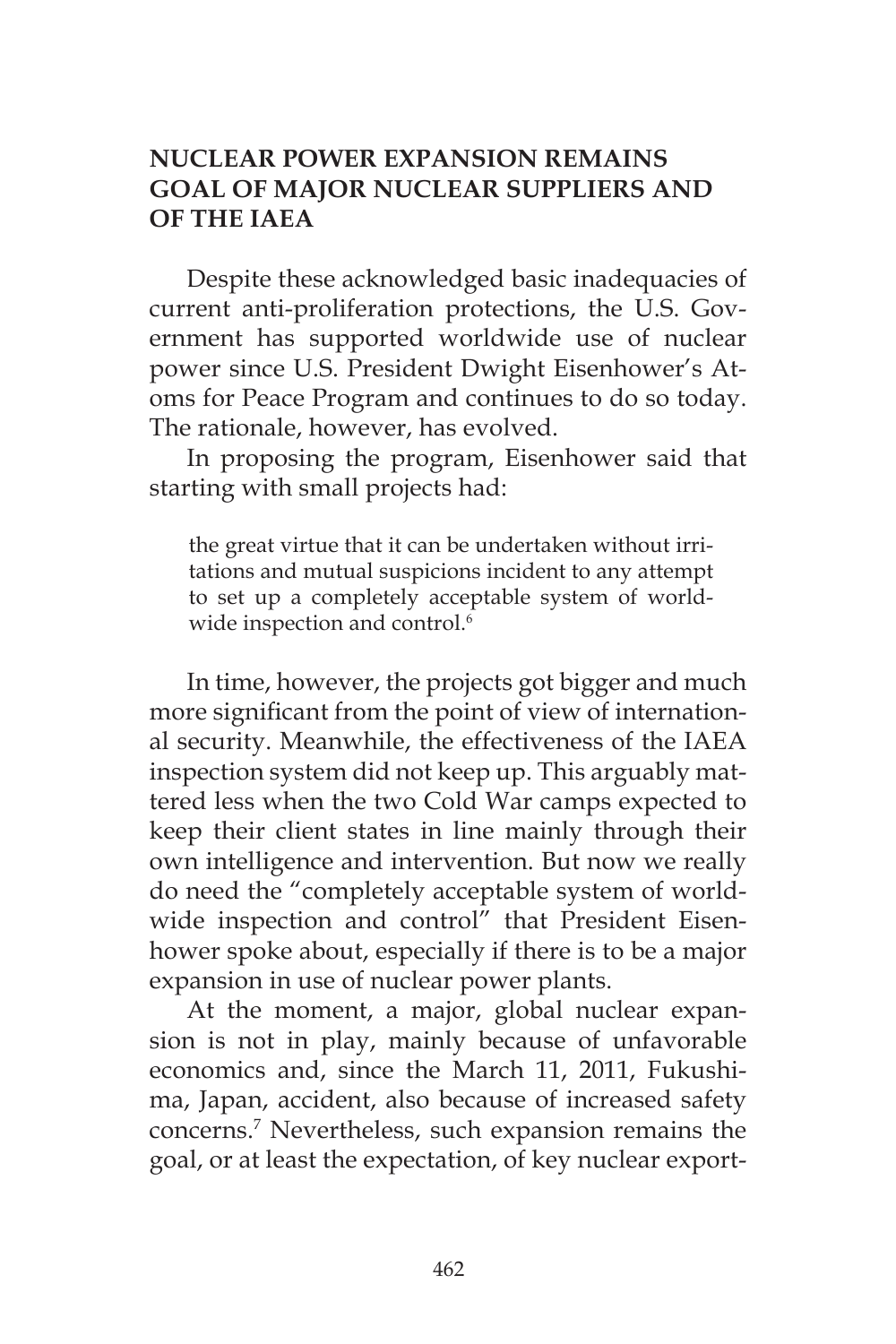ers—the United States included—and of the IAEA in Vienna, Austria.

U.S. President Barack Obama has consistently supported an expanded role for nuclear power both abroad and at home. In a March 2012 speech at Hankuk University, South Korea, almost exactly a year after Fukushima, the President said the world needed nuclear power.8 He predicted that "nuclear energy will only become more important," and that remains the operational assumption in the U.S. Government.<sup>9</sup>

The IAEA also announced optimism about nuclear power expansion post-Fukushima. At the 2012 IAEA General Conference, Director General Yukiya Amano said he expected "a steady rise in the number of nuclear power plants in the world in the next 20 years." His low case for 2030 projected a nuclear power capacity increase of about a quarter, and his high case projected a doubling of current capacity.<sup>10</sup> The projections are significant as expressions of the Agency's sentiments and those of the national nuclear bureaucracies it represents. However unrealistic, these projections find their way into official and semi-official nuclear establishment reports and bolster support for nuclear power.

### **SECURITY IMPLICATIONS OF THE CLIMATE ARGUMENT FOR NUCLEAR POWER**

In his January 28, 2013, inaugural address, Obama reiterated his support for building "a new generation of safe, clean nuclear power plants in this country." In this he is following in his predecessors' footsteps.<sup>11</sup> But his rationale—that nuclear power is necessary to deal with climate change—is significantly different, and it has far-reaching security implications.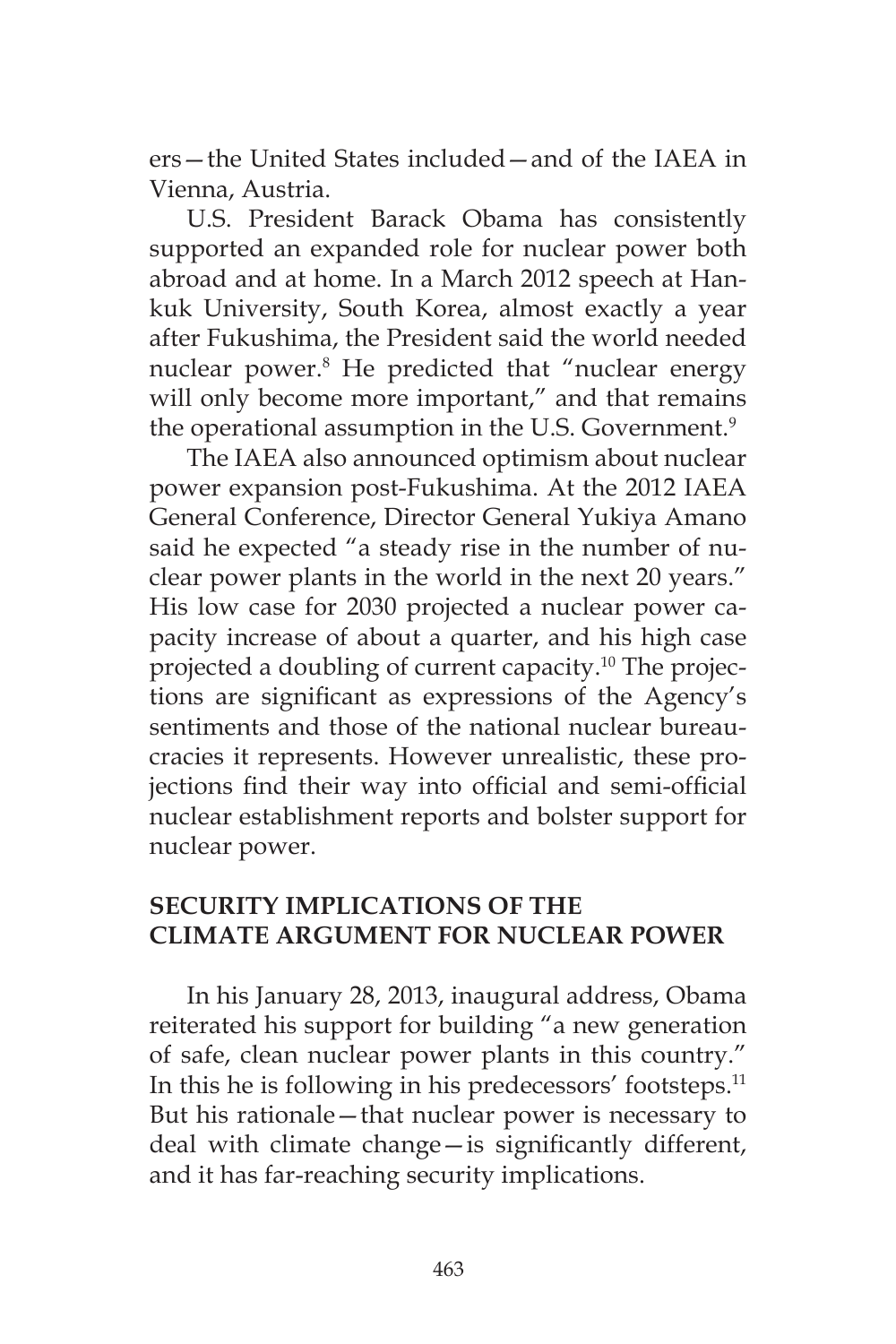Since we are talking about a global rather than a local effect, the climate benefit of nuclear power installations only accrues if there are very many of them. In resting the case for nuclear power on the need for them to deal with global warming, the proponents are therefore saying that we must build a very large number of nuclear plants. The experts say it would take well over 1,000 plants just to make a **dent** on the climate problem.12 But an increase of that size would likely involve nuclear power programs in dozens more countries, including many in the rougher parts of the world—most of the Middle Eastern countries have already expressed interest in building nuclear plants—a worrisome prospect from a security point of view.

The putative climate imperative for nuclear power has made it easy for U.S. nuclear officials to argue that, yes, they would like to see effective antiproliferation protection, but at the end of the day, we have to settle for what we can get because we must have lots of nuclear power to deal with climate change, no matter what. However, that is exactly the case where that antiproliferation protection is needed most.

More important, there are environmentally acceptable energy alternatives to nuclear power, including ones superior for coping with climate change. An obvious example is natural gas, which allows faster and cheaper reductions in carbon.<sup>13</sup> We certainly do not accept the notion that the world is locked into eventually relying on large numbers of nuclear power plants to cope with global warming.

#### **PUTTING SECURITY FIRST**

For this reason, we believe it would make more sense to reverse the current policy priorities under which "nuclear" trumps protection, and instead in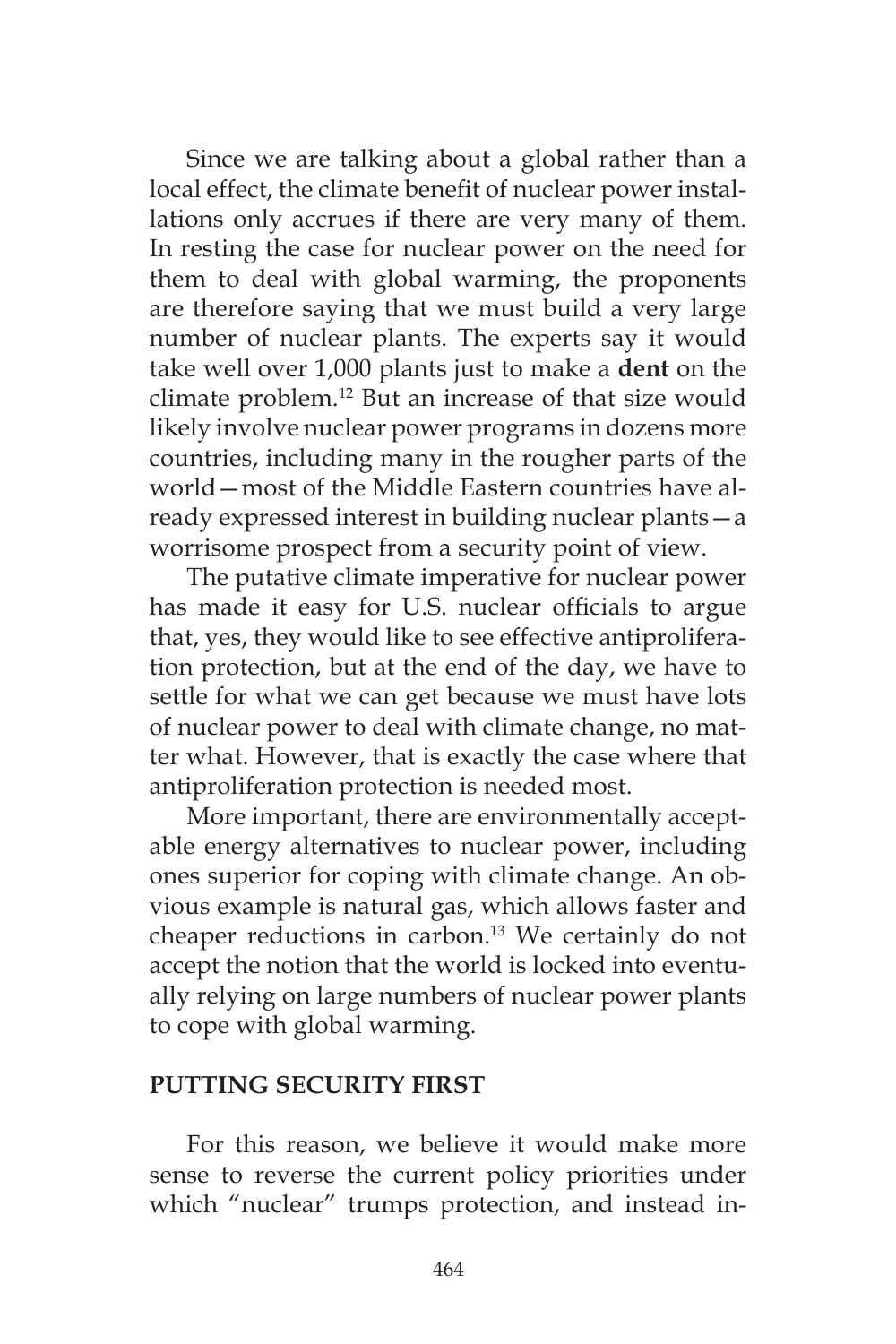sist on adequate protection against proliferation as a condition for nuclear trade. We would try to persuade others to accept that standard. If prospective customers are unwilling to agree to such protection, our answer is to stop encouraging nuclear expansion until such protection is available.

We certainly do not buy the rationalization that the United States has to sell into the international nuclear market, even if the agreements covering the trade are not as tight as we would like, because if we do not, others will, and "you have to play the game if you want to participate in setting the rules." We think the United States would be more convincing by setting a principled example. Nor do we go along with that ultimate cop-out—that technology controls are not important because proliferation is really a political, and not a technical problem. It is obviously both, and an essential aspect of nonproliferation is to keep it difficult, both technically and politically, for countries to join the weapons game, so difficult that we can reasonably exclude the possibility that civilian nuclear programs will contribute to weapons development.

We are very much aware of the positions of the majority of countries on NPT issues and their negative reactions to further restrictions and even existing restrictions on access to nuclear technology.<sup>14</sup> It is clear they are in no mood to accept a major tightening of the rules, and we are under no illusion that the United States can by itself impose such a major tightening. But we can start to talk about the issues in a more straightforward manner than we have been doing, and we can seek to persuade the international community of the value to all countries of effective antiproliferation protection.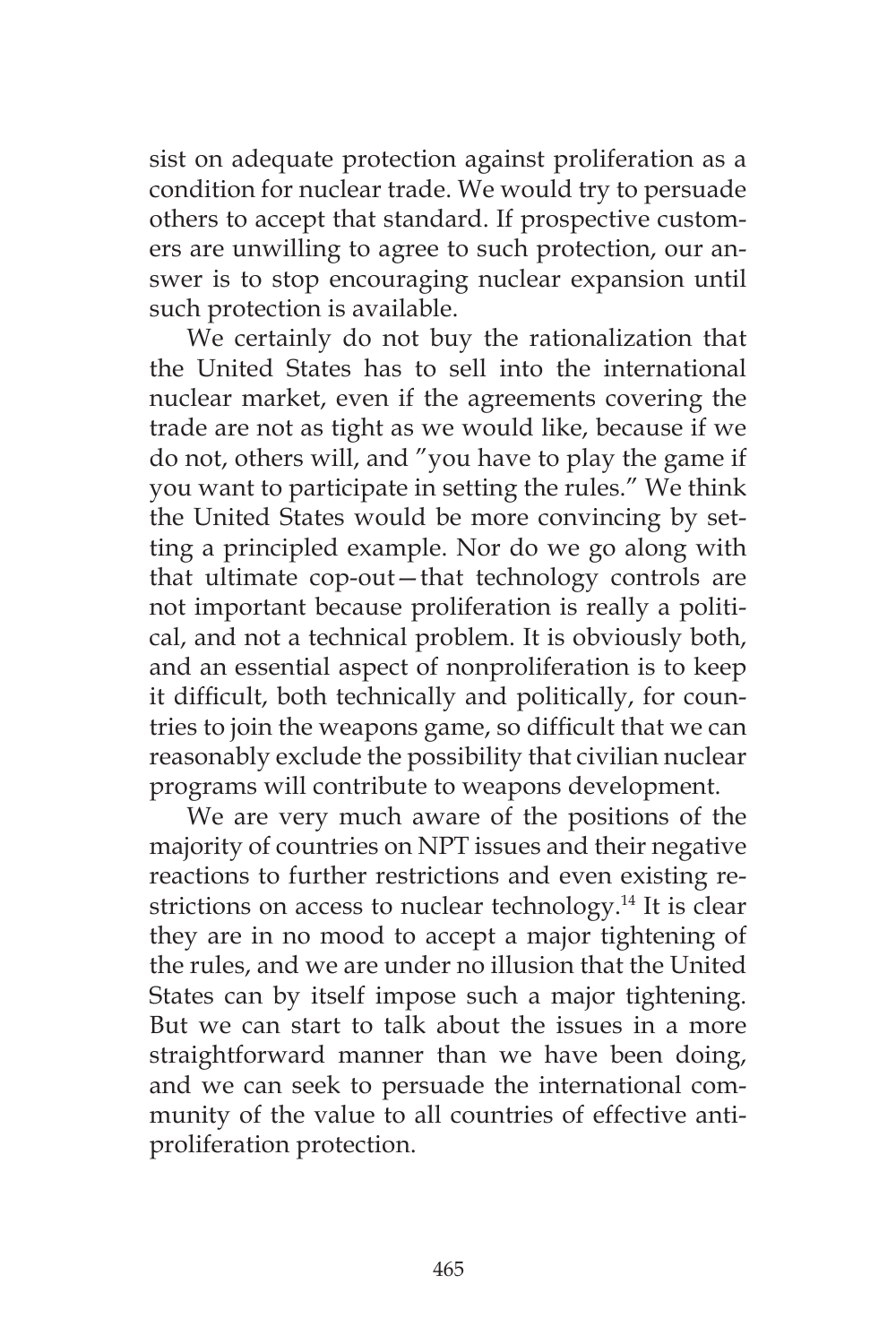In fact, we have been moving in the opposite direction by promoting the "three-pillars" interpretation of the NPT, which hobbles our nonproliferation efforts.15 This reinterpretation of the treaty puts sharing of nuclear technology on a par with nonproliferation. It is easy to see why U.S. diplomats find this path of least resistance appealing—technology sharing is easy and pleasant for all parties, while imposing nonproliferation restrictions is just the opposite. The trouble is, taking this approach leads to a markedly weakened NPT.

The argument is made that acceptance of the threepillars formulation is necessary to give the United States the bona fides to conduct nonproliferation policy, and, anyhow, it is so firmly entrenched that there is no point in talking about it. The result is a kind of zero-sum game in which the nonproliferation obligations of the majority of members are held hostage to technology sharing by the main nuclear states. The loose interpretation of the latter by the hopeful recipients has been especially problematic and is what creates the proliferation problem in the first place.

That is not all. By putting the technology sharing obligation on a par with nonproliferation, the threepillars formulation singles out nuclear energy as the internationally politically anointed energy source, irrespective of its real economic value. This reflects energy-of-the-future thinking of the 1960s, but makes no sense today.

Unfortunately, Obama's comments on the foundations of the NPT have not been helpful. On the treaty's 40th anniversary in 2010, the President described it as standing on "three pillars—disarmament, nonproliferation, and peaceful uses."16 We need to get back to viewing the NPT, as primarily about the nonproliferation of nuclear weapons.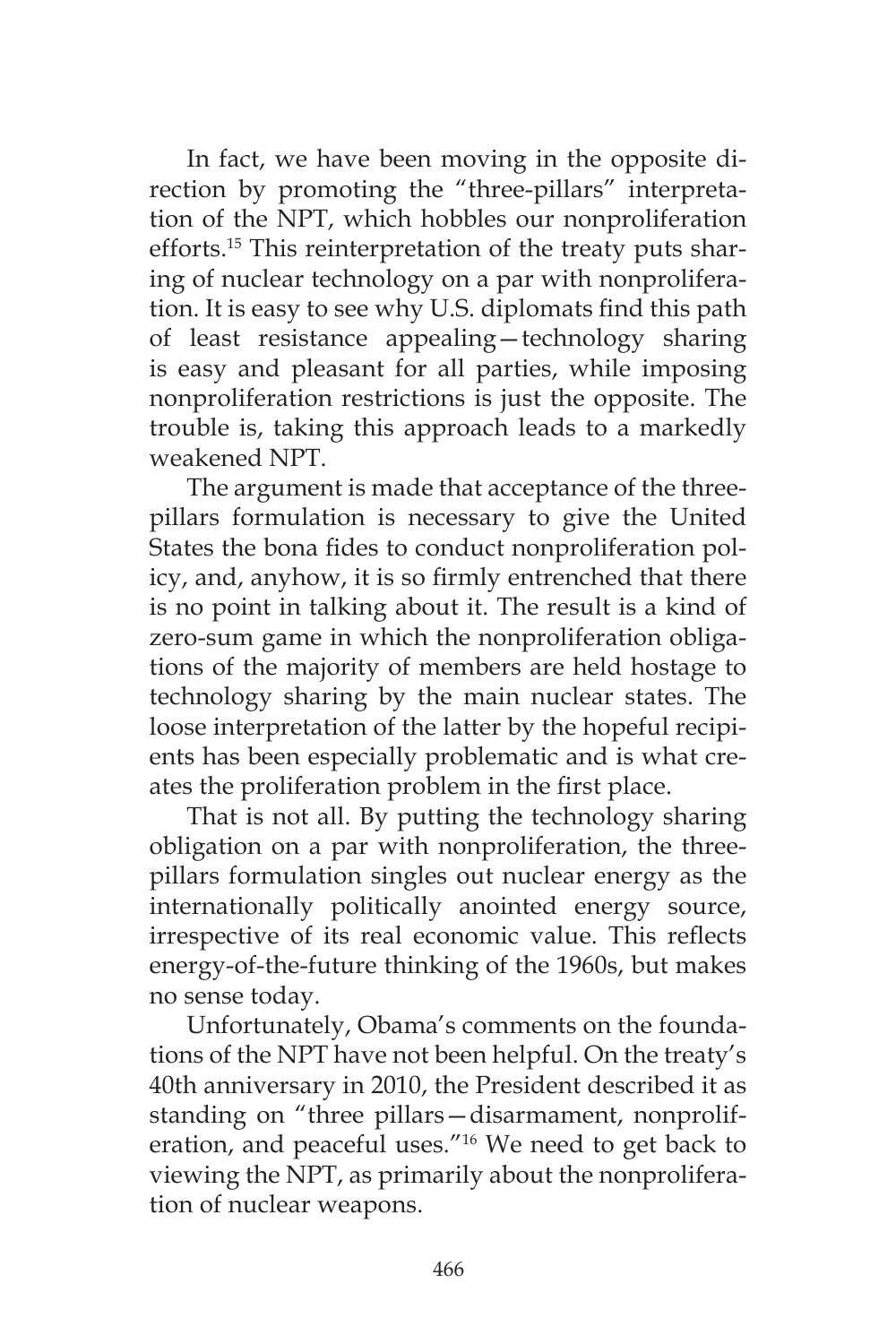### **FIVE PRINCIPLES FOR STRENGTHENING THE NPT REGIME**

We propose here to examine what effective antiproliferation protection would entail. We express this in terms of five principles addressed to the main deficiencies of the NPT. So far as we can tell, nowhere in the nonproliferation literature is there a clear statement of a policy goal. There is an abundance, in fact a superabundance, of discussions of the value or attainability of this or that agreement provision or requirement, but nowhere do we find a statement of what it is we want in the way of protection.<sup>17</sup> In effect, the principles we detail here are an outline of what it takes to have an international environment in which nuclear power can thrive without providing an easy target for would-be bomb makers.

# **1. Make Withdrawals from the NPT Effectively Impossible.**

We need to make it much more difficult-in fact, essentially impossible—to exercise the NPT's withdrawal provision. This is vital, not least because the member states' safeguards agreements with the IAEA remain in force so long as the states remain parties to the treaty.18 The U.S. position is that safeguards continue in perpetuity, but it is unclear what would actually happen if another state announced its withdrawal.

The international responses to North Korea's 1993 withdrawal threats and ultimate 2003 withdrawal announcement were deficient in that, however much everyone deplored North Korea's action, no one made the case at the time that a country cannot, while in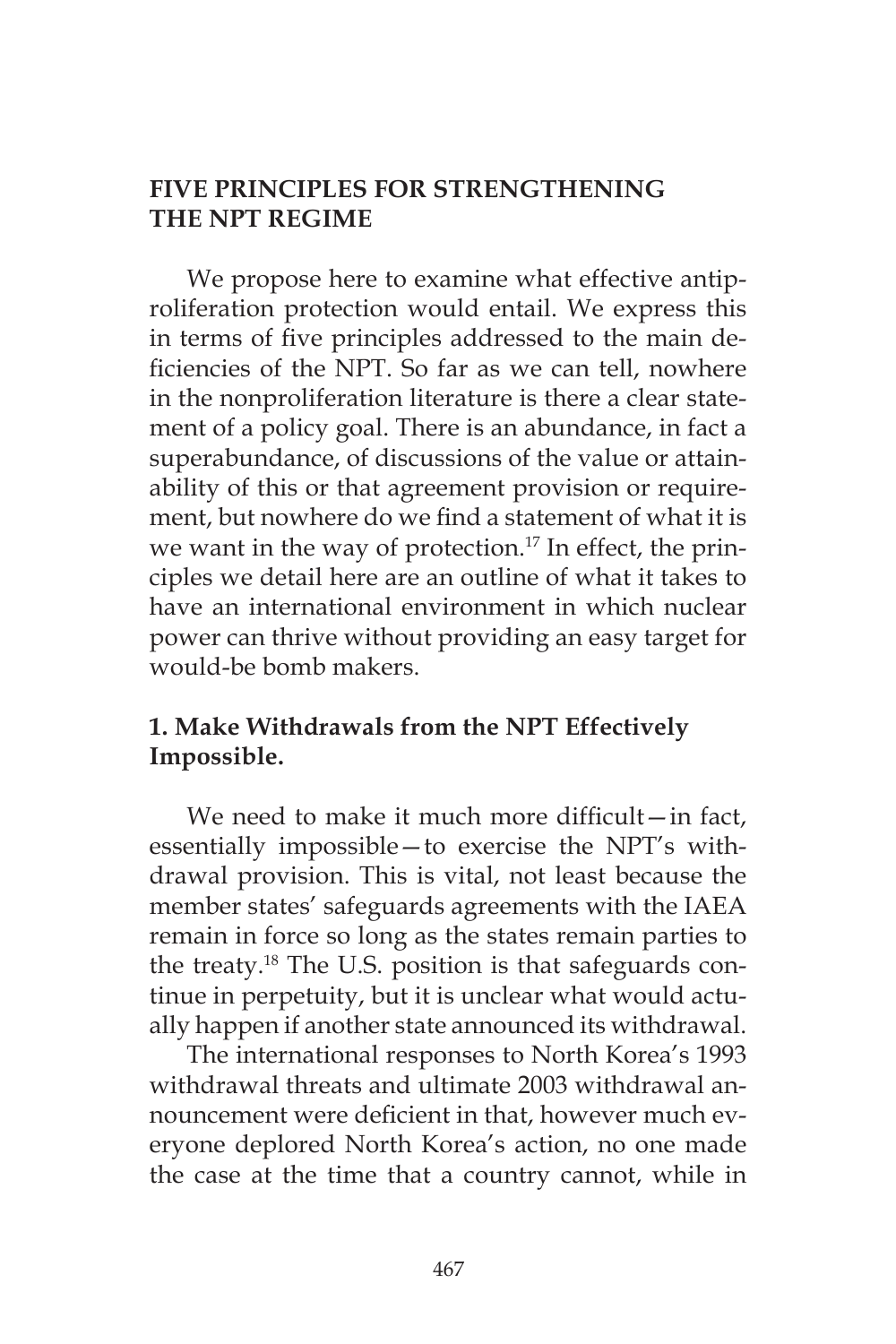a state of violation, legally leave the NPT. It was a question of legitimacy, which, while intangible, remains important in international affairs, even to the North Koreans.

There seems finally to be general agreement on this point—that a country in violation of the NPT cannot relieve itself of its responsibilities by announcing withdrawal, and that the international reaction to a similar case would be more forceful.<sup>19</sup> Nevertheless, ambiguity still remains over whether North Korea is still obligated by its NPT membership. Obama's statement deploring North Korea's February 12, 2013, nuclear explosion did not so much as mention the NPT. It would have been helpful if the President had said that North Korea's NPT withdrawal was not valid and that it stands in continued violation of the treaty for current actions as well as past ones.<sup>20</sup>

But even this, in our view, would not go far enough. A country should not be allowed to gather the production tools for making a bomb while a member and then free itself of its treaty responsibilities by withdrawing, even if it is in good standing at the time. What this means is that a country should not be allowed to leave the treaty legally with technology it obtained as a member, because it did so with the forbearance of other members on the assumption that it was doing so for peaceful uses. This should apply whether the technology was imported or developed indigenously.

The position that NPT safeguards apply in perpetuity, even if it gained universal acceptance, would not entirely deal with this issue. In practice, there is no way to erase the advantages that a country bent on nuclear weapons gains from its nuclear power program, an advantage that lies in part in equipment and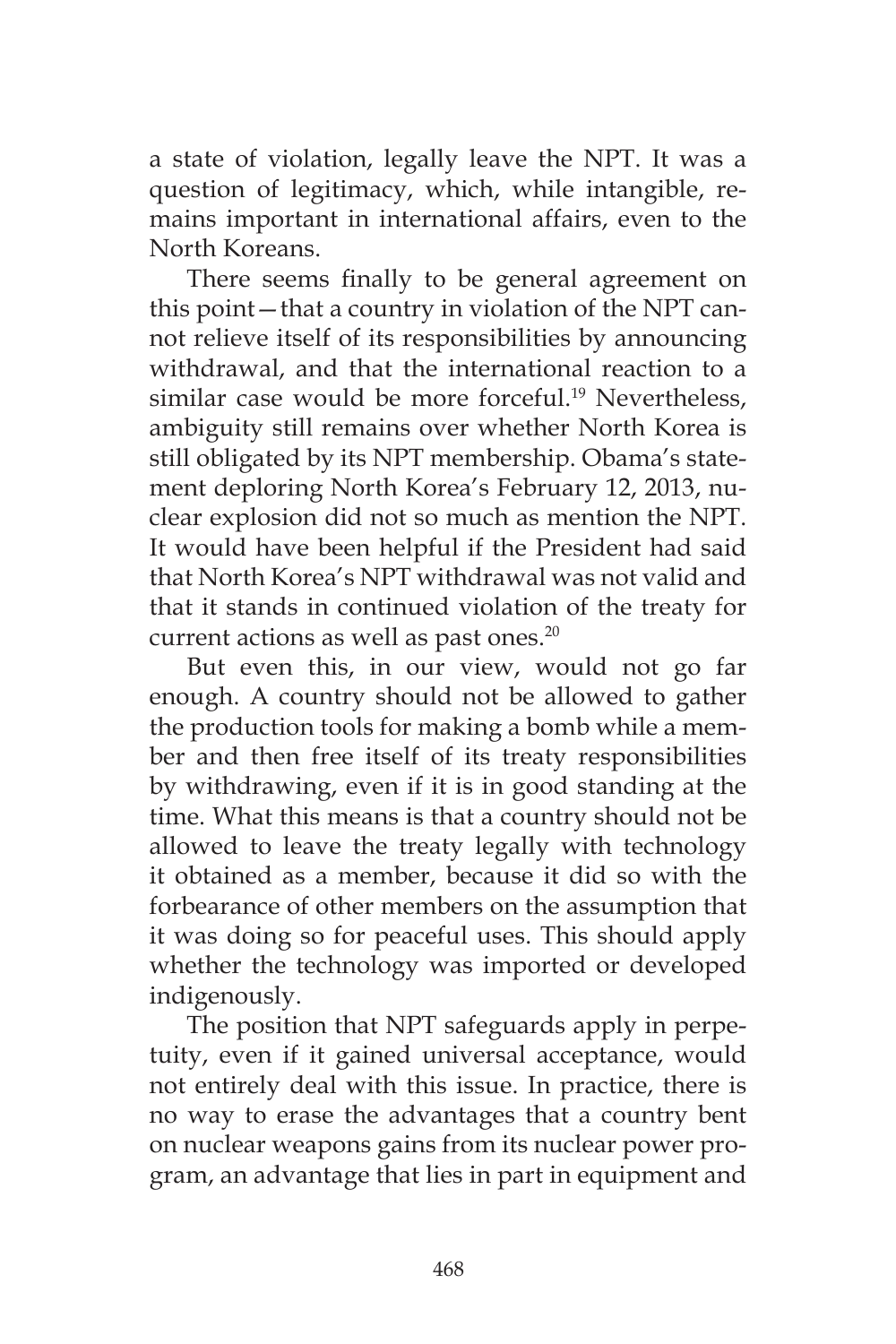materials, but perhaps most importantly in the training of scientific and technical personnel.

It would be useful to introduce these NPT arguments into the current discussions that have arisen in Japan and South Korea over the advisability of obtaining nuclear weapons.<sup>21</sup> The voices for weapons certainly have become much louder after the February 12, 2013, North Korean nuclear test.

### **2. Limit NPT Members' Access to and Production of Nuclear Weapons-Usable Materials.**

The NPT cannot be a vehicle for legally coming overly close to a weapons capability. There has to be a technological safety margin between genuinely peaceful and potentially military applications to make it impossible to surprise the world with a bomb. As a consequence, the "inalienable right" language in the treaty has to be interpreted in terms of the treaty's overriding objective, and thus there have to be restrictions on the kinds of technology that are acceptable for nonmilitary use. Nuclear power needs to develop in a way that does not provide easy access to nuclear explosive materials. Where to draw the line is now coming to a head in the context of Iran's nuclear program.

In the early days of nuclear power—the 1950s and 1960s—technology control was not on the international agenda. Enthusiasm for plutonium as the fuel of the future in fast breeder reactors overrode any official concern about its weapons potential. Under Atoms for Peace, the United States shared its reprocessing technology with all countries, as it was seen as an essential part of nuclear power programs.<sup>22</sup> This complacency about easy access to plutonium was jolted by India's 1974 nuclear explosion, which led the principal ex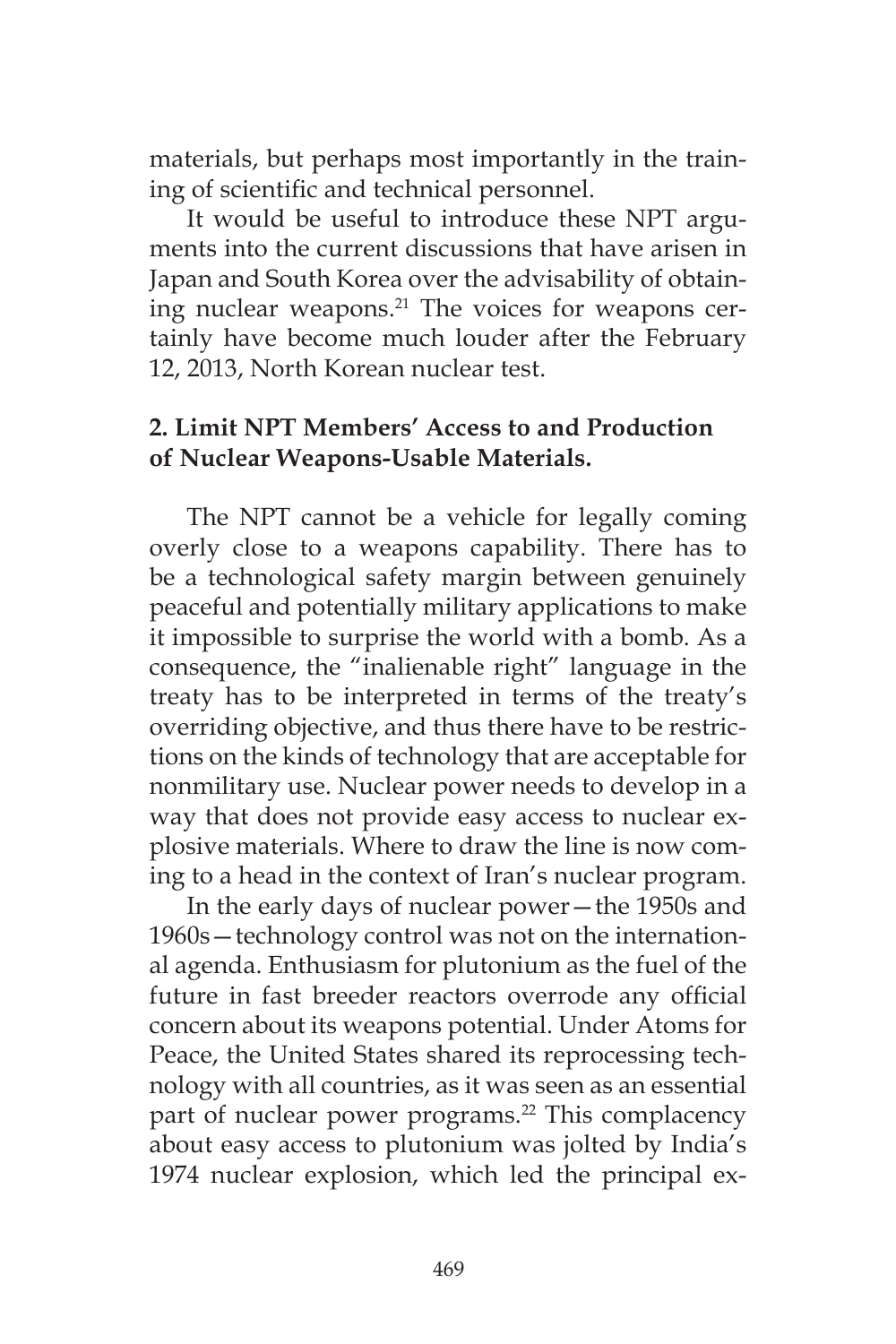porters to organize the Nuclear Suppliers Group to exercise some control over the spread of what were euphemistically called "sensitive" nuclear technologies. The resort to euphemisms is itself telling. Neither the United States nor the other exporters ever publicly addressed the tensions in the NPT between prohibitions on bombs and liberal promises of technology between the NPT Article IV's "inalienable right of all the Parties" to "nuclear energy for peaceful purposes" and the qualification that this activity must be "in conformity with Articles I and II," which prohibit acquisition of nuclear weapons. The conflict remains to be resolved. That, after all, is what the struggle over Iran's enrichment program is about.

The well-known root problem is that separated plutonium and highly enriched uranium (HEU) can be converted to weapons use too quickly for international inspection to provide protection against that possibility.23 The IAEA refers to its inspections and related protection systems as "safeguards." This introduced some confusion because the IAEA uses "safeguards" as a term of art for all the inspections it conducts, whether or not the inspections in question actually achieve their purpose of providing the timely warning needed to safeguard against military diversions.

It is therefore important that the IAEA's basic NPT safeguards document states the purpose of IAEA safeguards is to deter diversion by the threat of early detection.24 If sufficient early detection cannot be counted on—as it realistically cannot for the nuclear explosive materials plutonium and HEU—there is no deterrence related to inspection, and therefore no effective safeguarding in terms of the INFCIRC/153 standard. In our view, the commercial use of materials that cannot be safeguarded in this sense should not be permitted.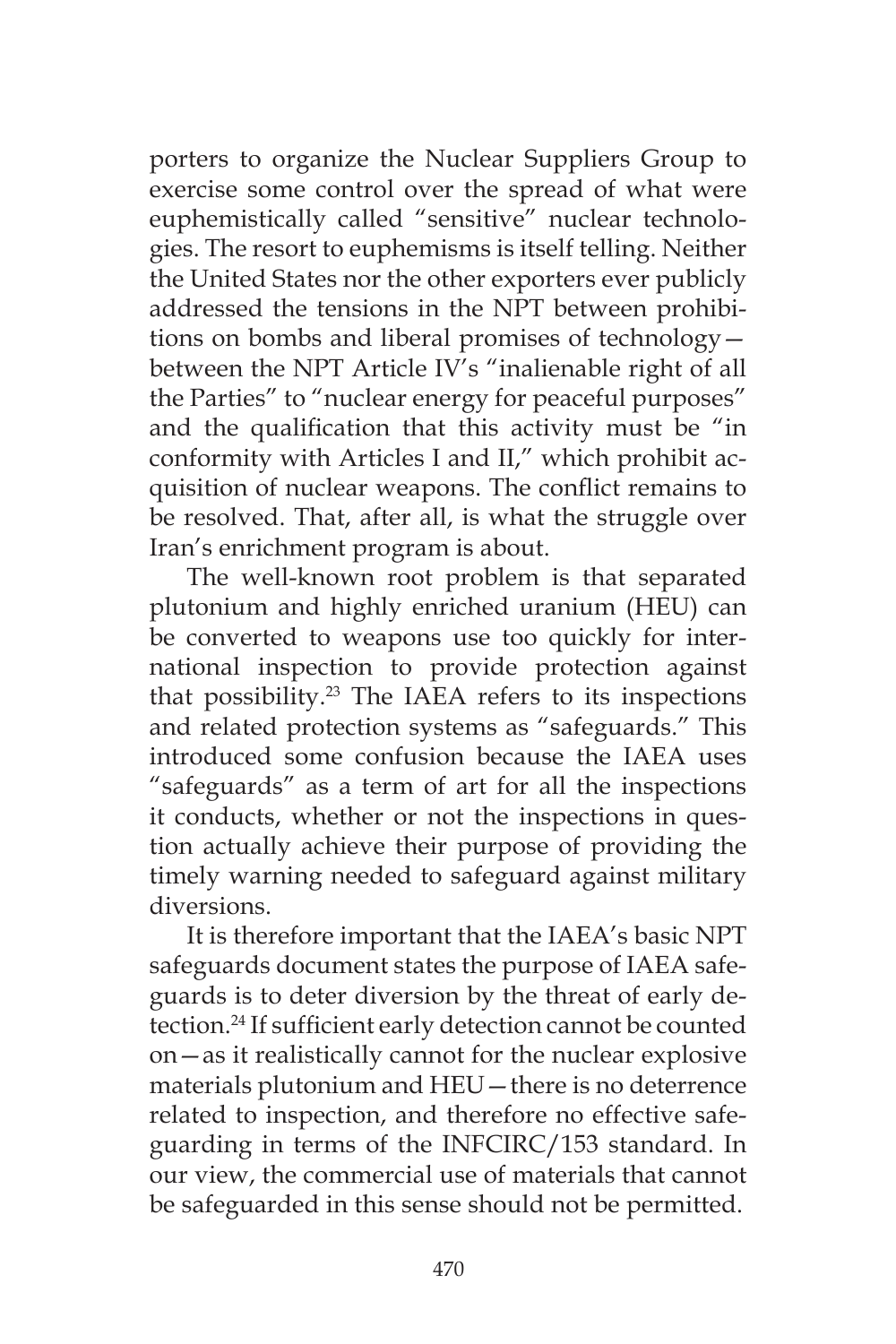The same concerns, once removed, apply to the enrichment and reprocessing facilities capable of producing nuclear explosives. As the *Strategic Plan* for the Bush administration's Global Nuclear Energy Partnership (GNEP) program put it, *". . . there is no technology 'silver bullet' that can be built into an enrichment plant or reprocessing plant that can prevent a country from diverting these commercial fuel cycle facilities to non-peaceful use."*25 This explains why we do not want to have them there in the first place.

#### *Reprocessing Plutonium and Recycling Spent Fuel***.**

In principle, plutonium recycling should be easier to deal with because it is widely recognized that there is no economic case for plutonium reprocessing or recycling spent fuel.<sup>26</sup> The fast breeder programs that were the original incentives for separating plutonium have almost all receded into the indefinite future.<sup>27</sup> Nor are recent claims valid that reprocessing and recycling facilitate waste disposal. That has not, however, prevented national laboratories and nuclear fuel firms from clinging to plutonium technology as a link to the original dream of an all-nuclear future, regardless of its current impracticality. To make it pay, the industrial supporters are counting on heavy subsidies—following the principle that, to make money, you do not need an economic product, you just need someone to pay for it.

The last refuge for plutonium recycling supporters is the claim that it serves arms control purposes by consuming plutonium, thus reducing long-term risks. 28 It does so, however, by separating plutonium and exposing it, in a number of fuel cycle stages, to considerably increased near-term risks. In view of the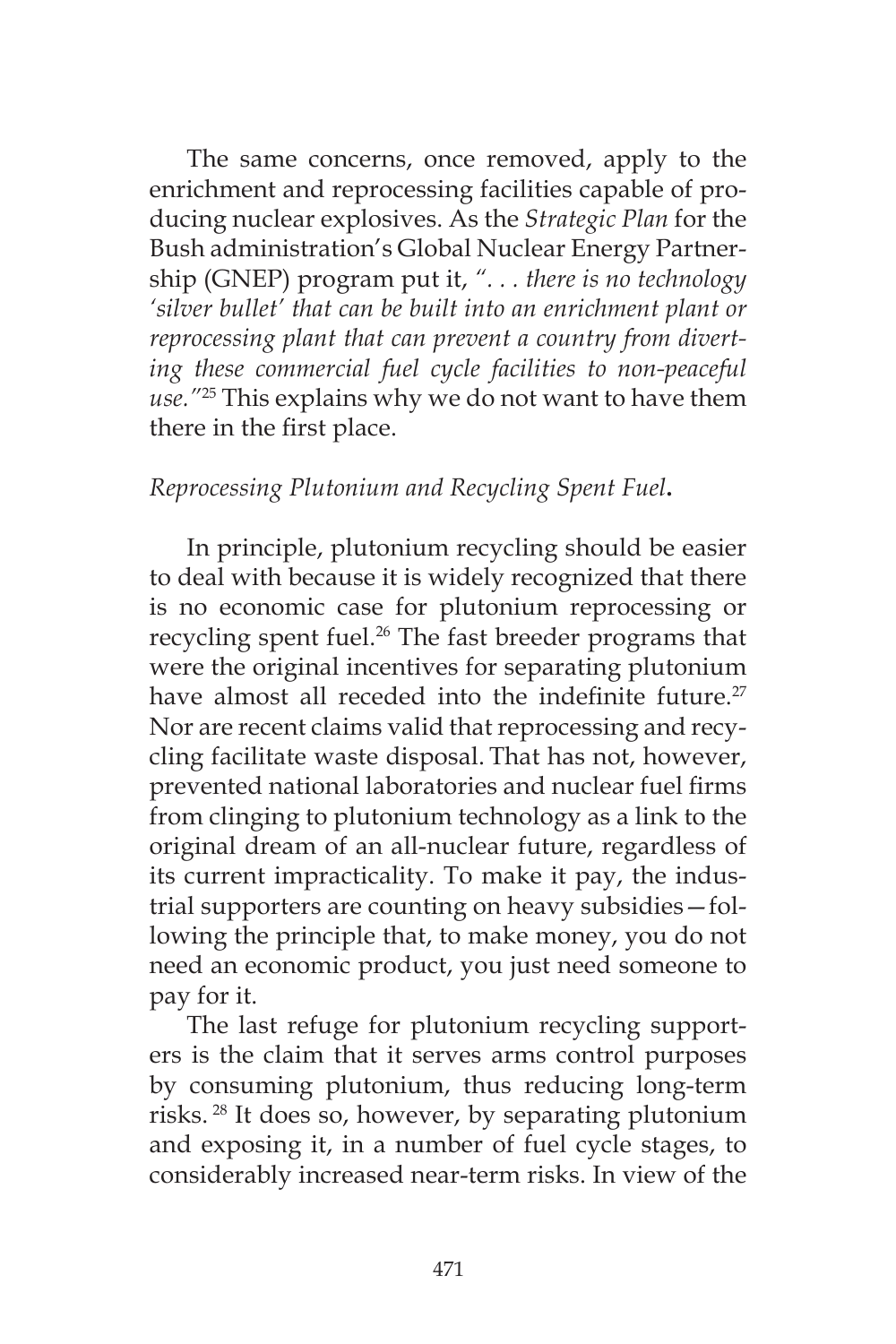dangers and lack of economic benefits of reprocessing plutonium and recycling spent fuel, it makes sense to ban them altogether.

Such a ban would be no more than what U.S. President Gerald Ford proposed in 1976.<sup>29</sup> While the nuclear community never wholly accepted the view, for many years, these fuel activities were restrained by the unfavorable economics. But in 2007, the recycling adherents convinced the George Bush administration to launch the GNEP, a futuristic reprocessing and recycle crash program. The advertised purpose was to "solve" the nuclear waste and proliferation problems simultaneously by having the United States and other major nuclear supplier countries provide a full range of fuel services. In reality, it was a poorly thought out scheme, based on technology that did not exist, to rekindle the nuclear dream of a fast reactor future.<sup>30</sup> The Obama administration cut back the Bush program but kept much of it going, and when the President spoke in South Korea in 2012, he called for "an international commitment to unlocking the fuel cycle of the future."<sup>31</sup> It is not surprising that nuclear bureaucracies in other countries, and especially South Korea, have been emboldened in expressing their interest in plutonium technology.

A key pending policy issue concerns the so-called Gold Standard for civilian nuclear cooperation between the United States and other countries. This is the standard established in the 2009 agreement with the United Arab Emirates (UAE) that permits reactor sales but rules out nuclear fuel activities. Unfortunately, the Obama administration has been ambiguous about whether it will apply this standard to all such agreements.<sup>32</sup> Without an American commitment to it, there is no chance for the standard to gain international acceptance.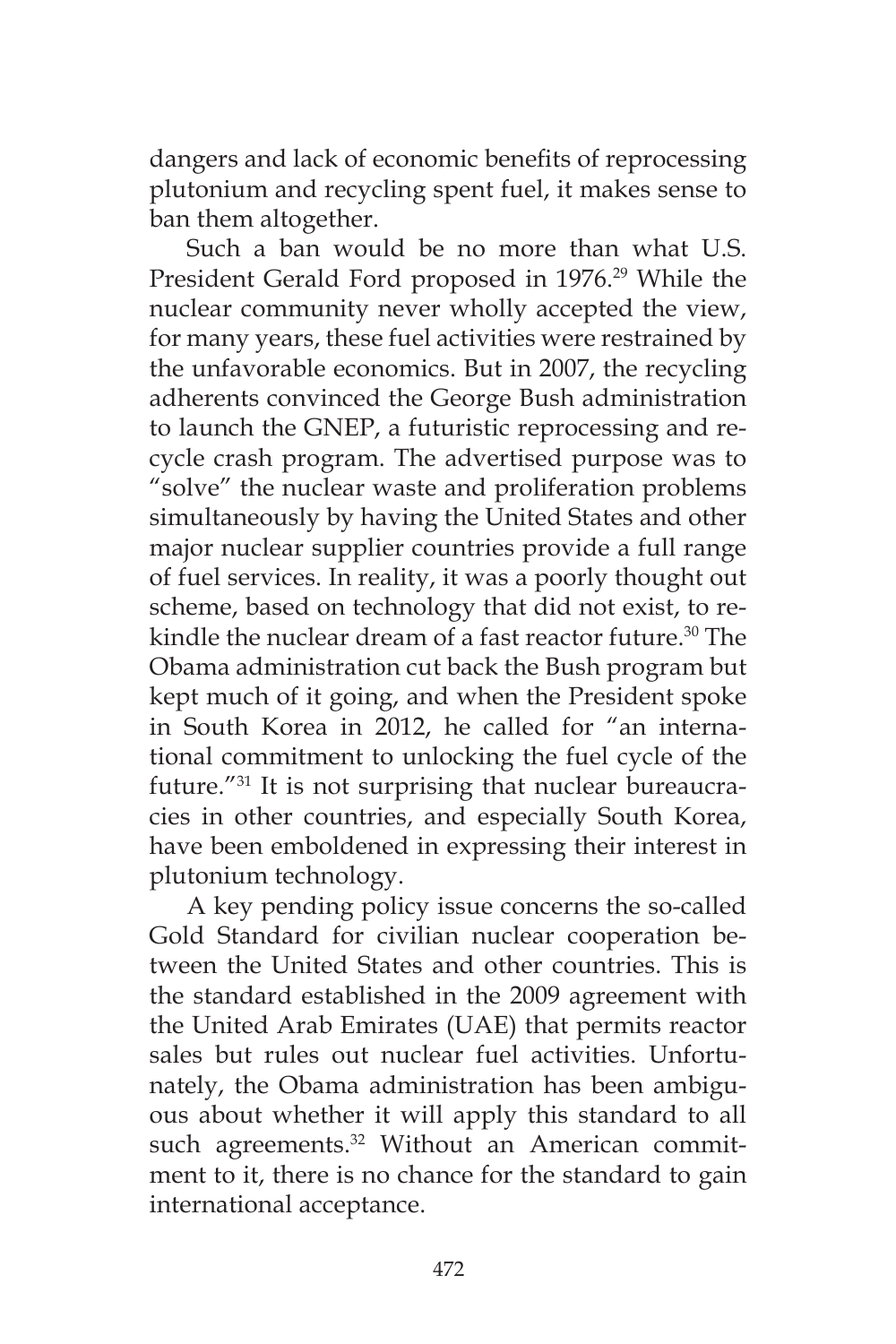We should be clear that to restrict fuel cycle activities to a small number of countries would mean not only that states that have not yet gotten into these activities would forego doing so, but also that some states already involved in such activities would have to give them up. While giving up reprocessing facilities would not involve economic penalties, as reprocessing is uneconomic and broadly understood to be so, that does not mean that it would be an easy thing.

#### *Uranium Enrichment***.**

Gaining agreement for restricting enrichment is an even more difficult proposition, as enrichment is a necessary part of the nuclear fuel cycle. It is really centrifuge enrichment that is the main concern, rather than enrichment per se, because it lends itself to small-scale operation, and so is relatively accessible for many countries.

A number of countries already have enrichment facilities or development programs.<sup>33</sup> An aura has developed around enrichment that goes beyond any economic rationale, one that ultimately relates to the connection with nuclear weapons. That is not necessarily what the operators have in mind, but we can be sure they are aware of the weapons potential, and, at minimum, the political leverage this provides.

One way or another, to gain broad agreement on limiting access to this technology, there would have to be a reasonably common rule for all (the "inalienable right" phrase in Article IV of the NPT is immediately followed by the words "without discrimination"). To grasp the magnitude of the change that would be required from the current ad hoc approach, consider that to be consistent, the effort to restrict Iran's enrich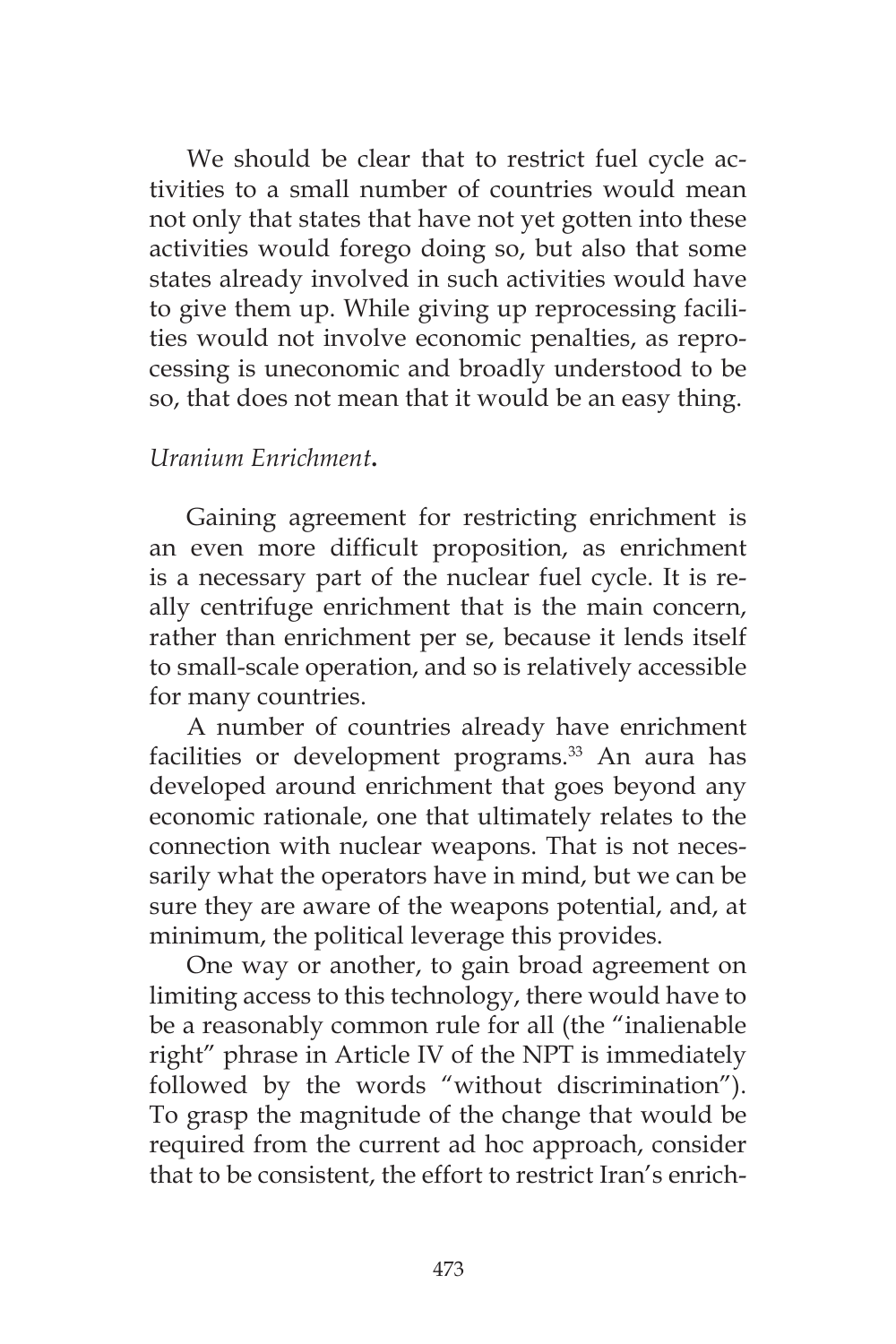ment program would have to be matched by an effort to restrict Brazil's roughly comparable program. But that is part of what it would take to restrict enrichment activities to a small number of countries in order for nuclear power to operate with a reasonable safety margin from the point of view of proliferation. The technology has spread beyond the point where grandfathering the existing enrichment programs is a workable solution. That would be a recipe for a creeping retreat to an increasingly unstable state of affairs—a "Perils of Pauline" world in which many countries are a short step from nuclear weapons, one they could likely take before their neighbors or the international community could react.

Coming up with a satisfactory answer on how to limit access to this technology is a vexing problem. One possible approach would be to assess a safeguards fee to compensate for the very considerable IAEA effort involved in monitoring centrifuge facilities. If, as seems likely, the monitoring effort involved would not be much less for smaller plants, a large fee would discourage small operations and thus restrict the number.

# **3. Expand Inspections.**

The IAEA's inspections, when first instituted, were infrequent and specifically limited to listed facilities, and the inspectors approached their tasks wearing blinders. The IAEA inspection system is a very different one today, especially after the upgrades that followed the first Gulf War, which revealed the ineffectiveness of the original system. Nevertheless, there are intrinsic limitations on what can be achieved through inspections alone.34 The most recent addition, the so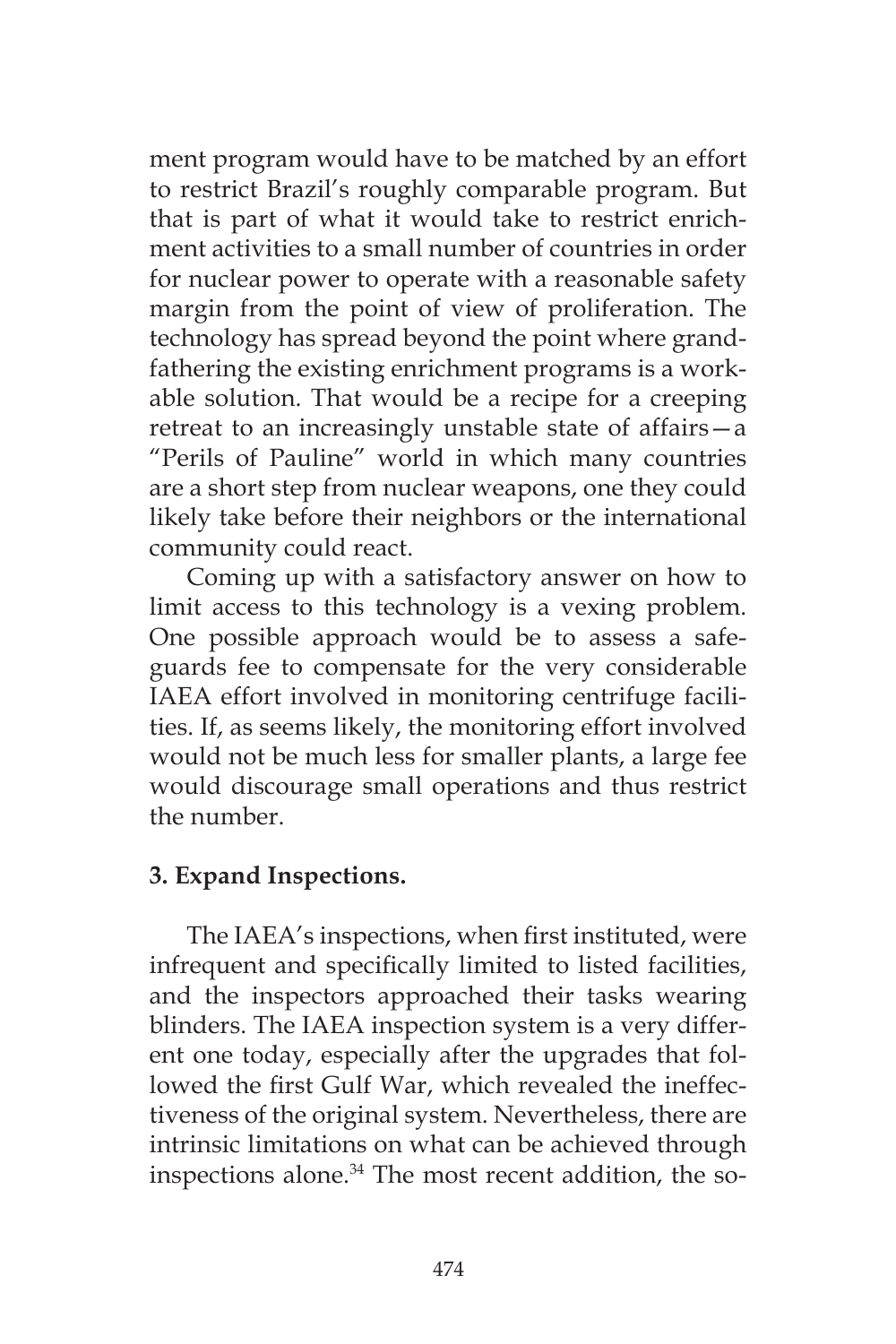called Additional Protocol (AP), further expands the agency's inspection rights.<sup>35</sup> It marks an important advance. But the AP remains voluntary, and a number of countries have yet to accept it. Also, to encourage acceptance of this protocol, the IAEA agreed to reduce the frequency of routine inspections for countries that accepted the AP, so that, for example, the inspection goal for reactor spent fuel inspections would be once a year instead of once a quarter.

To be effective, the IAEA's inspection system has not only to provide timely assessments at known facilities within a country, but also to be able to rule out the existence of clandestine facilities.<sup>36</sup> The reason for concern about clandestine facilities is that reprocessing and centrifuge enrichment lend themselves to smallscale operation. Such facilities may be insignificant in commercial terms, but they can be very significant in military terms. This means, for example, that the commonly-held view that light water reactors (LWRs) by themselves are a safe proposition (in terms of proliferation) is correct only if we can rule out clandestine reprocessing, not only contemporaneously, but also in the future.37

Ironically, this was pointed out in 1977 by an Oak Ridge National Laboratory group that opposed antiproliferation restrictions. Specifically, they wanted to show that a country that wished to produce plutonium for bombs could easily get around a ban on commercial reprocessing. To drive the point home, the Oak Ridge team made public a design for a small reprocessing plant that a country with a minimal industrial base could build quickly and secretly to obtain enough plutonium for dozens of bombs.<sup>38</sup> The memorandum describing the design included equipment lists, process sheets, and drawings.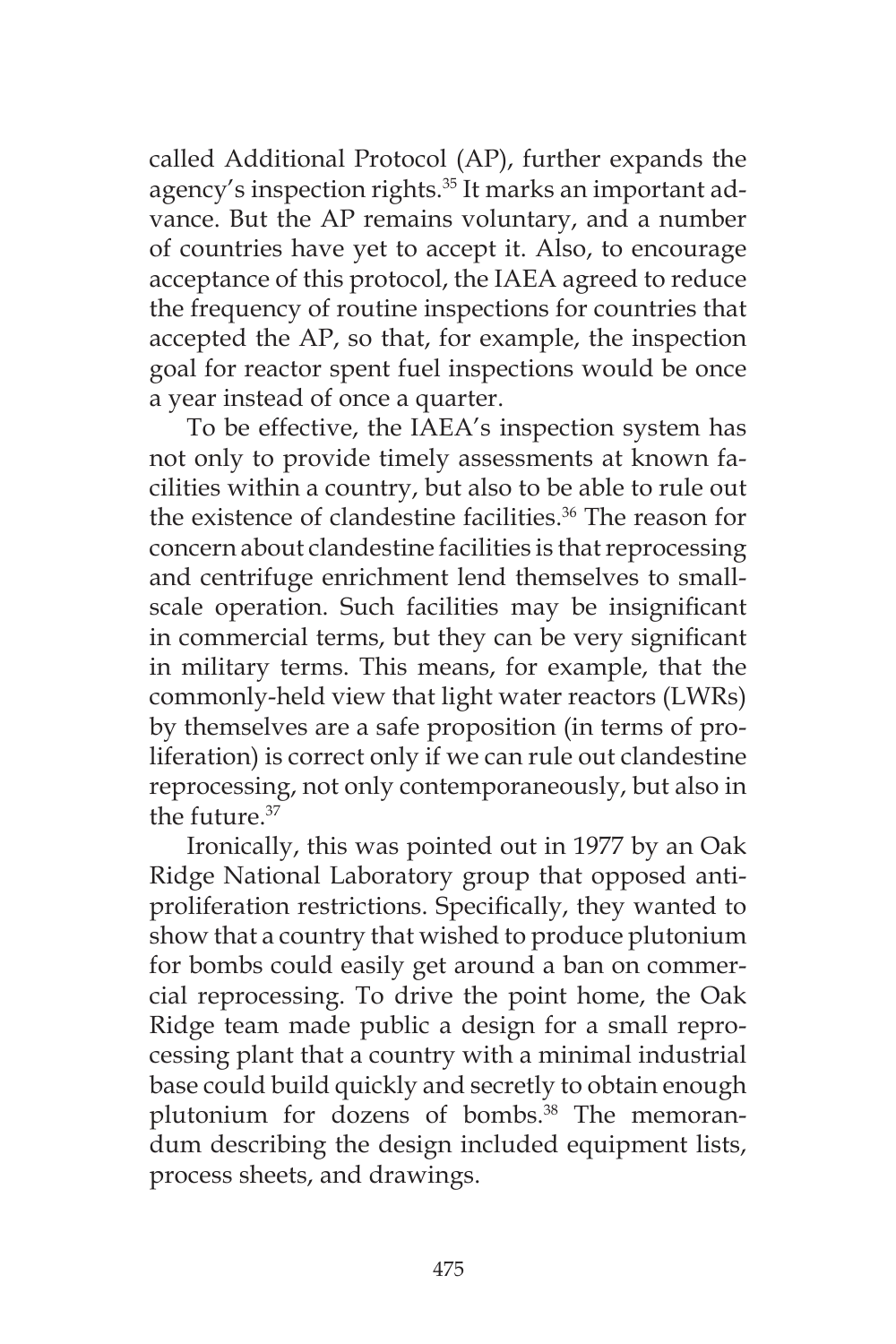The Oak Ridge experts said that most equipment would be available from local industries such as wineries or dairies or could be fabricated in a small shop. The described "quick and dirty" plant is not something anyone can put together in a garage. But it is entirely credible that experienced reprocessing experts could do it.

Although this was not the objective of the Oak Ridge exercise, it also put in doubt the assumed benign character of nuclear power plants in the absence of commercial reprocessing. If a country with LWRs but no commercial reprocessing could quickly build a small "quick and dirty" plant to obtain enough plutonium for bombs, then power reactors in the wrong places could be much more dangerous propositions than previously thought.

Especially to deal with the problem of clandestine plants, two former IAEA Deputy Directors General have urged that the IAEA make greater use of "special inspection" rights it already has under the comprehensive NPT safeguards agreements. For historical and bureaucratic reasons, the threshold within the Agency for invoking such inspections rights is exceedingly high. The Agency's right to conduct a special inspection has only been invoked once in adversarial circumstances (North Korea in 1993).<sup>39</sup>

Finally, a problem that is not immediate but is bound to arise in the future concerns the NPT safeguards exclusion for materials used in "nonprohibited military applications," which principally means naval reactor fuel. This is a potential gaping loophole that, at a minimum, needs to be narrowed, and perhaps eliminated altogether—just as "peaceful nuclear explosives" were, in effect, read out of the NPT.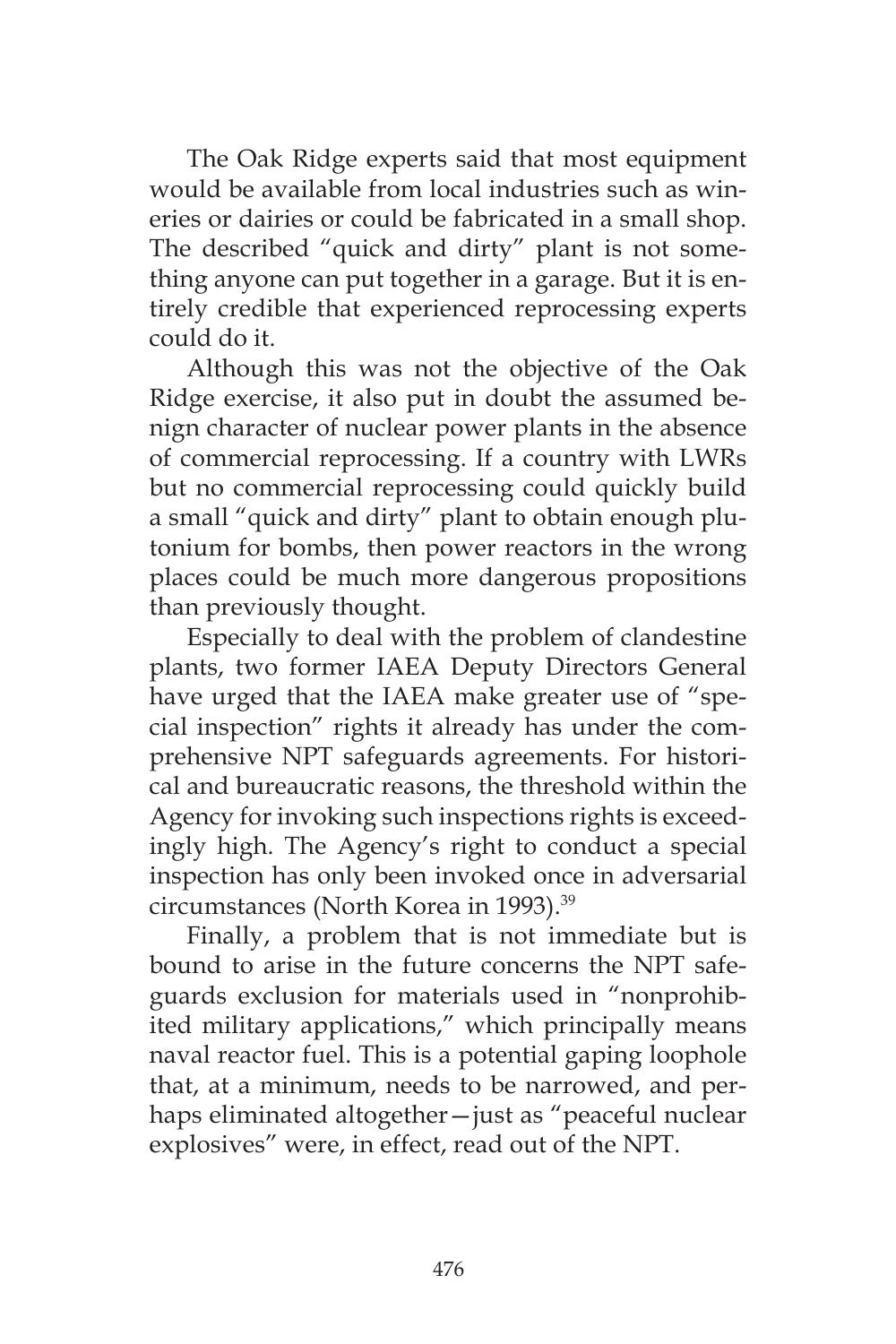#### **4. Ensure Enforcement.**

In the initial years of the NPT, there was an implicit assumption that each of the two Cold War blocs would police its sphere. The United States did that, for example, in the mid-1970s, when it forced Taiwan and South Korea to dismantle their clandestine nuclear weapons efforts. But now the NPT needs an established enforcement mechanism to deal with treaty violation in a predictable way. At present, each violation calls for improvization by the powerful states. While the logic of "safeguards" over plutonium and HEU is that the international system will react to evidence of violations rapidly, the natural response time of the international system is more often measured in years.

It is vital that future would-be bomb makers be disabused of any notion that they could evade tough international sanctions. What is needed—as Pierre Goldschmidt, former IAEA Deputy Director General for Safeguards, recommended—is a country-neutral, reasonably predictable, more-or-less automatic sanction regime that puts all countries on notice in advance of NPT violation, including violations of any IAEA safeguards agreements.<sup>40</sup> Improving the ability to detect possible violations will not deter violators if they know that little will be done quickly enough to stop their bomb making. A permanent secretariat attached to the treaty would help make such a process work.

The record of U.S.-led ad hoc enforcement is decidedly mixed. The trouble is that political considerations inevitably intrude: sometimes to deflect U.S. interest from pursuing enforcement of nuclear agreements, sometimes even to look the other way.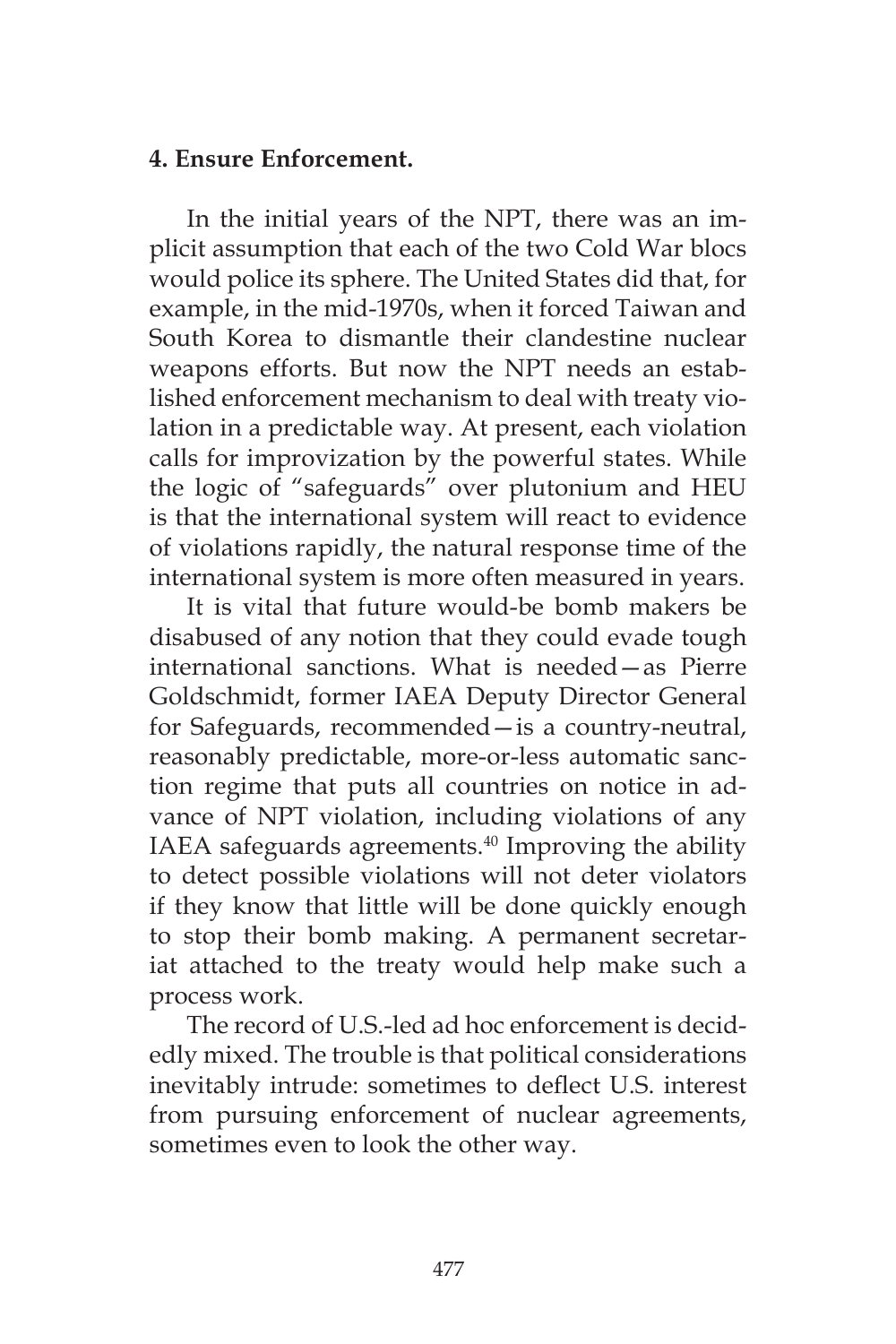President Obama had this to say about enforcement in his 2009 Prague, Czech Republic, speech:

We need real and immediate consequences for countries caught breaking the rules or trying to leave the treaty without cause. . . . We must go forward with no illusions. Some countries will break the rules. That's why we need a structure in place that ensures when any nation does, they will face consequences.

More recently, the President's NPT ambassador stated:

There is no greater threat to the integrity and vitality of the treaty than the unresolved cases of noncompliance. Because of the corrosive effect of noncompliance on international confidence in the NPT, we must redouble our efforts to encourage full compliance with treaty obligations.<sup>41</sup>

The present situation in which a violator does not, by any means, face immediate sanction significantly undercuts the disincentives to violations. What would actually happen in any particular instance would depend on who were the violator's friends and enemies, and what else is going on to distract the world from the violation.

Iran has been sanctioned (in a long, drawn out process) not because it has been charged with specific NPT treaty violations, but rather because it is seen as a potential violator of IAEA safeguards requirements that threatens the interests of other powerful states, mainly Israel and the United States. By contrast, North Korea's flagrant 1992 violation in refusing required IAEA inspections evoked an entirely different response, mainly because the United States feared a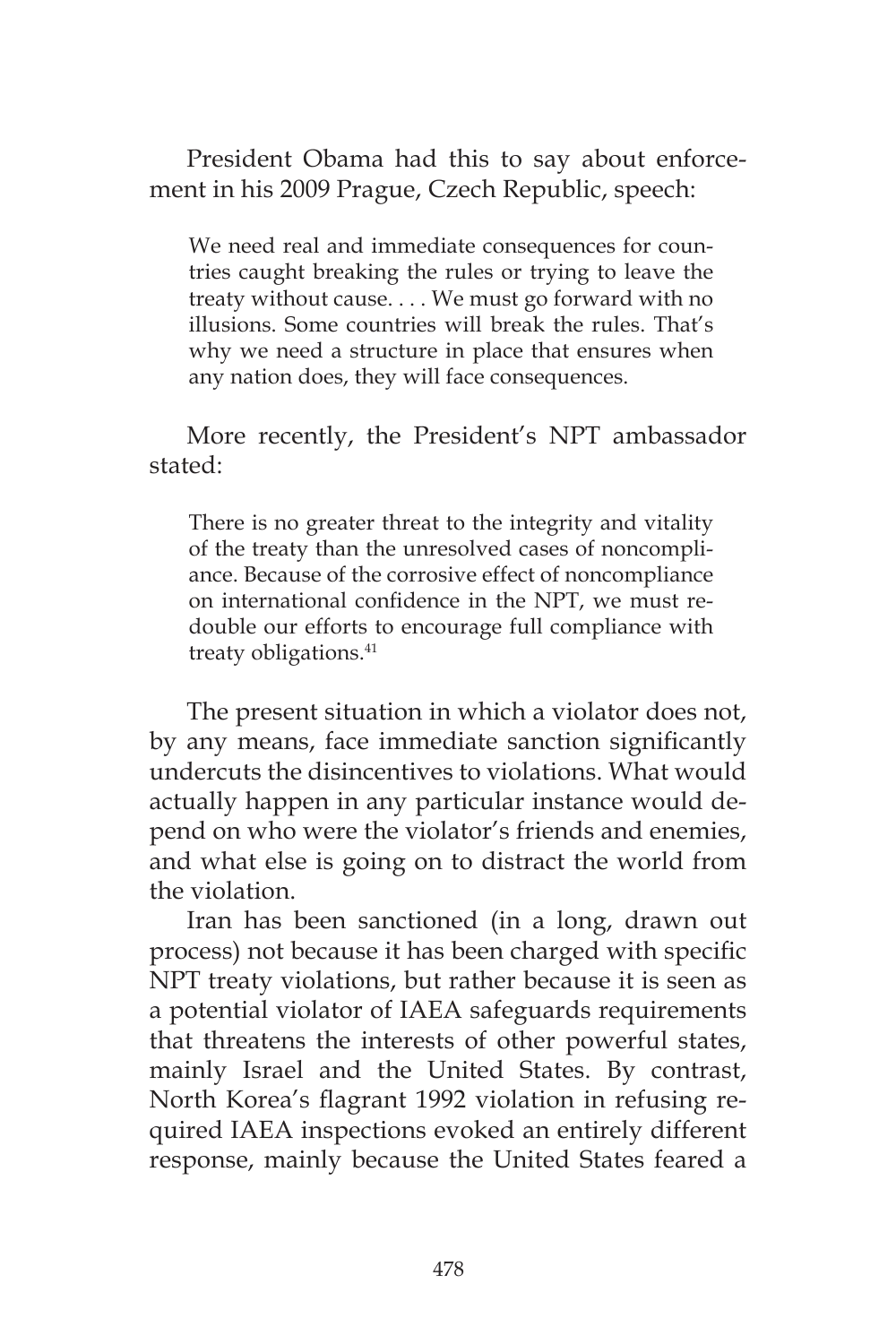North Korean withdrawal from the NPT would undermine the then-upcoming 1995 NPT review conference. Investigation of its violation was postponed, and, in return for not operating its small indigenous plutonium production reactors, North Korea was offered two large LWRs worth about \$5 billion. The deal eventually broke down, but the precedent remains that, in the right circumstances, blackmail can work.

It also undermines worldwide respect for the NPT when enforcement is farmed out to a nonmember, as was the case when the United States acquiesced in Israel's 2007 bombing of Syria's clandestine reactor, instead of bringing Syria's violation before the IAEA.<sup>42</sup> The point applies as well to cooperation with Israel in sabotaging Iran's nuclear program.

One cannot talk about NPT enforcement today without addressing the U.S. reaction to the February 12, 2013, North Korean nuclear test. As observed earlier, Obama's statement, calling for "swift and credible" action in response to violation of United Nations (UN) Security Council resolutions, did not mention the NPT.<sup>43</sup> It leaves the impression the government regards the NPT as of marginal significance.

#### **5. Bring Nonmembers into the NPT Process.**

The most difficult NPT-related issue concerns what to do about the three NPT holdouts—India, Israel, and Pakistan—and the member-in-violation, North Korea. Under the NPT, there are only two classes of countries: the five nuclear weapon states, and nonweapons states, which includes the three holdouts.<sup>44</sup> Although discriminatory, the original intent of only recognizing five nuclear states was to make sure that number did not grow larger. To now create a new class of members, in addition to these five, that would have nucle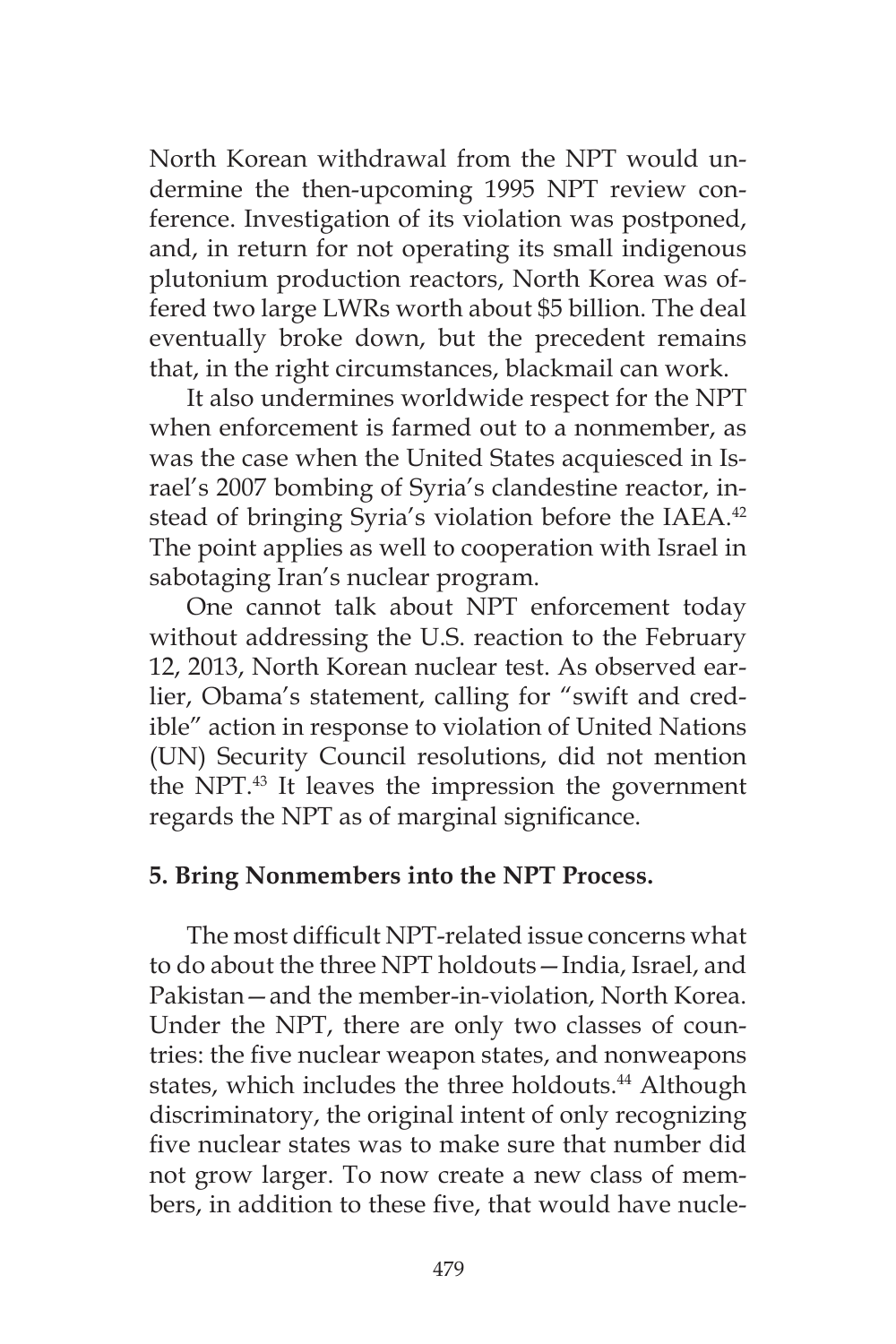ar weapons would therefore undermine the treaty's original intent.

However implausible or even impossible it may now seem, it is probable that the only way that all states can be brought under the NPT system is if all reduce their nuclear weapons to zero. All nuclear weapons states have to participate in weapons reductions. The United States and Russia have made substantial reductions, but the continuation of that process is predicated on all nuclear states participating in further weapons reductions. Without such reductions, it does not seem likely that the non-nuclear NPT members would agree to necessary restrictive measures on the use of nuclear energy. Ultimately, the weapons reduction will have to include India, Israel, and Pakistan, and, of course, North Korea.

We would universalize the treaty—that is, regard it as applicable to all states, including the three holdouts, which would then be in noncompliance.<sup>45</sup> Of course, as a legal matter, you cannot force a country to join a treaty. But as a practical matter, if the 190 NPT members so decided, they could treat the three holdouts, and, of course, North Korea, as countries in noncompliance, with the appropriate disadvantages that would follow from that decision.

To take a positive view, if these countries agreed to join in the weapons reductions process under adequate monitoring, and so could be considered on their way toward compliance, any adverse treatment as a consequence of their noncompliance could be moderated. We are under no illusions about the current practicability of this proposal. But we are also convinced that it is an essential element of an effective system to bar proliferation.It simply makes no sense to accept President Obama's goal of zero nuclear weapons but, at the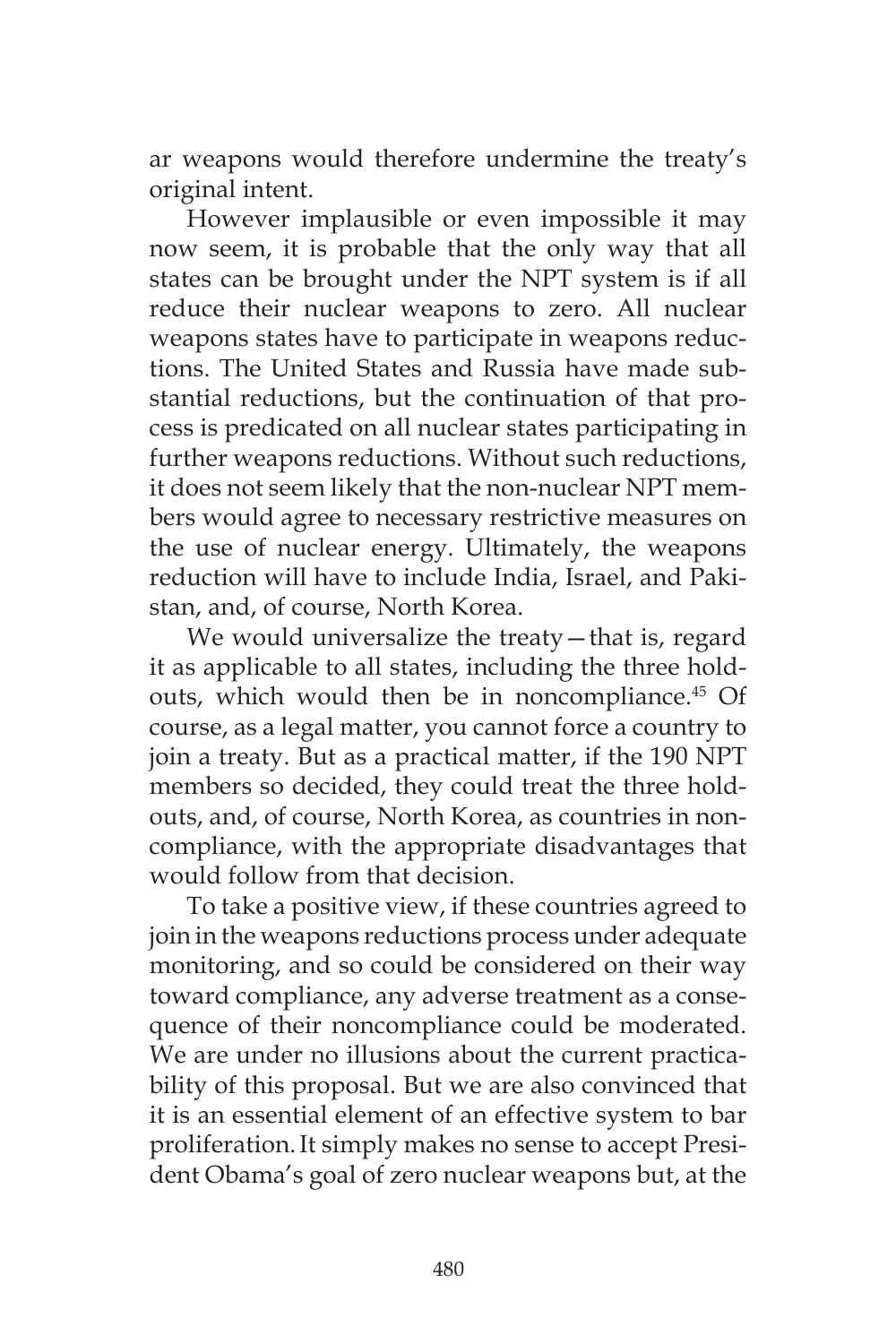same time, dismiss any notion of applying that goal to India, Israel, and Pakistan. As Obama said in Prague: "This goal will not be reached quickly—perhaps not in my lifetime. It will take patience and persistence." Yet he set a goal. In the same way, we are trying to set a goal for nonproliferation.

#### **WHAT NOW?**

To sum up, it is our view that for a nonproliferation system that is reasonably able to cope with the kind of nuclear expansion implicit in U.S. nuclear energy policy, there need to be firm measures: (1) to prevent NPT withdrawals, (2) to restrict access to nuclear explosive materials, (3) to ensure adequate IAEA inspections, (4) to guarantee enforcement, and (5) to deal with NPT holdouts. We obviously are nowhere close to this standard, and, in fact, NPT members presently resist change in the direction of meeting it.

The official U.S. response to this unsatisfactory state of affairs has been to focus on incremental measures, ones on which some progress could be made through relatively low-level negotiations.<sup>46</sup> Even the nonproliferation academics and nongovernmental organization analysts reach no further, and in fact dismiss anything beyond this incremental approach as unrealistic or positively harmful. Not surprisingly, the nuclear power community regards any suggestion to go beyond the working-at-the-margins approach as dangerous, if not tantamount to "anti-nuclear," even when it comes to reining in enrichment and reprocessing.47

Along this line of thinking, to gain the necessary bona fides for tightening antiproliferation protection, the United States needs to encourage worldwide nu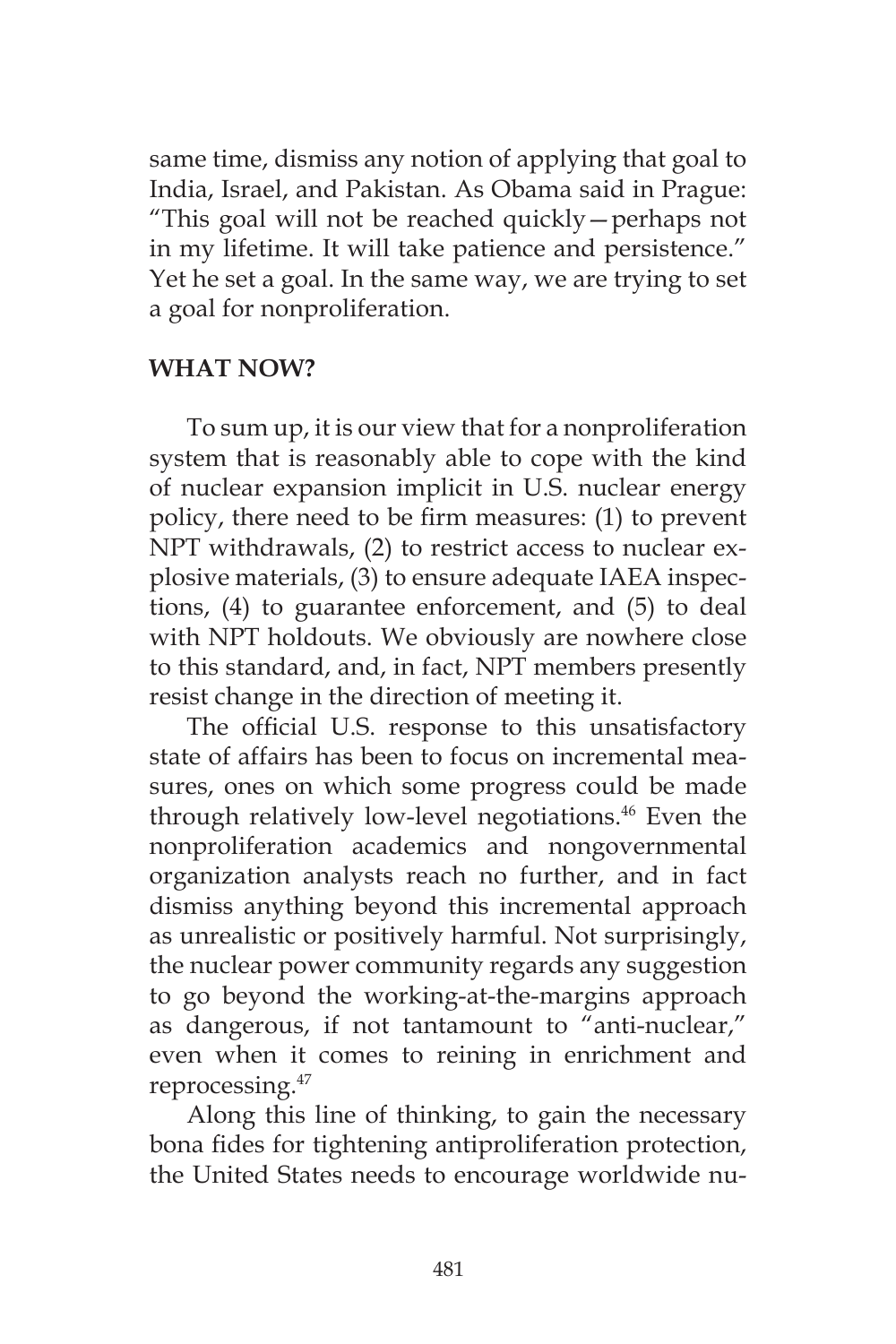clear expansion and to involve itself heavily in selling nuclear technology. There is in this, of course, more than a touch of self-interest, as there has always been in such advice going back to Atoms for Peace. Historically, nuclear sales have invariably come before protection against their misuse.

To keep active on nonproliferation and yet avoid roiling the diplomatic waters, diplomats and academics spend a great deal of time discussing inoffensive and ineffectual—schemes, such as fuel banks and multinational fuel centers.<sup>48</sup> Fuel banks, seemingly simple and catchy, so beloved by diplomats, are a nonsolution to a nonproblem.

There is a competitive international fuel market, and no country, other than one obviously bent on weapons, has to worry about getting fuel. In fact, no country, including one obviously seeking weapons, has had to shut reactors because it was denied nuclear fuel.

As to banking fuel, it is utterly impractical to store fuel assemblies for individual reactors as these vary significantly in their technical specifications. One could bank low enriched uranium (LEU), but even that poses problems, as the reactors' fuel enrichment levels vary. In any case, a country could much more easily bank its own LEU.

Multinational facilities would make some sense if they were coupled with a requirement for participants to forego indigenous fuel cycle facilities. But the usual arguments for the multinational projects have been that they would reduce the participants' incentives to pursue their own, which is not the same thing.<sup>49</sup>

Another escape from dealing with proliferation is to embrace nuclear terrorism (as opposed to weapons acquisition by states) as the immediate primary problem, which is convenient because there is not a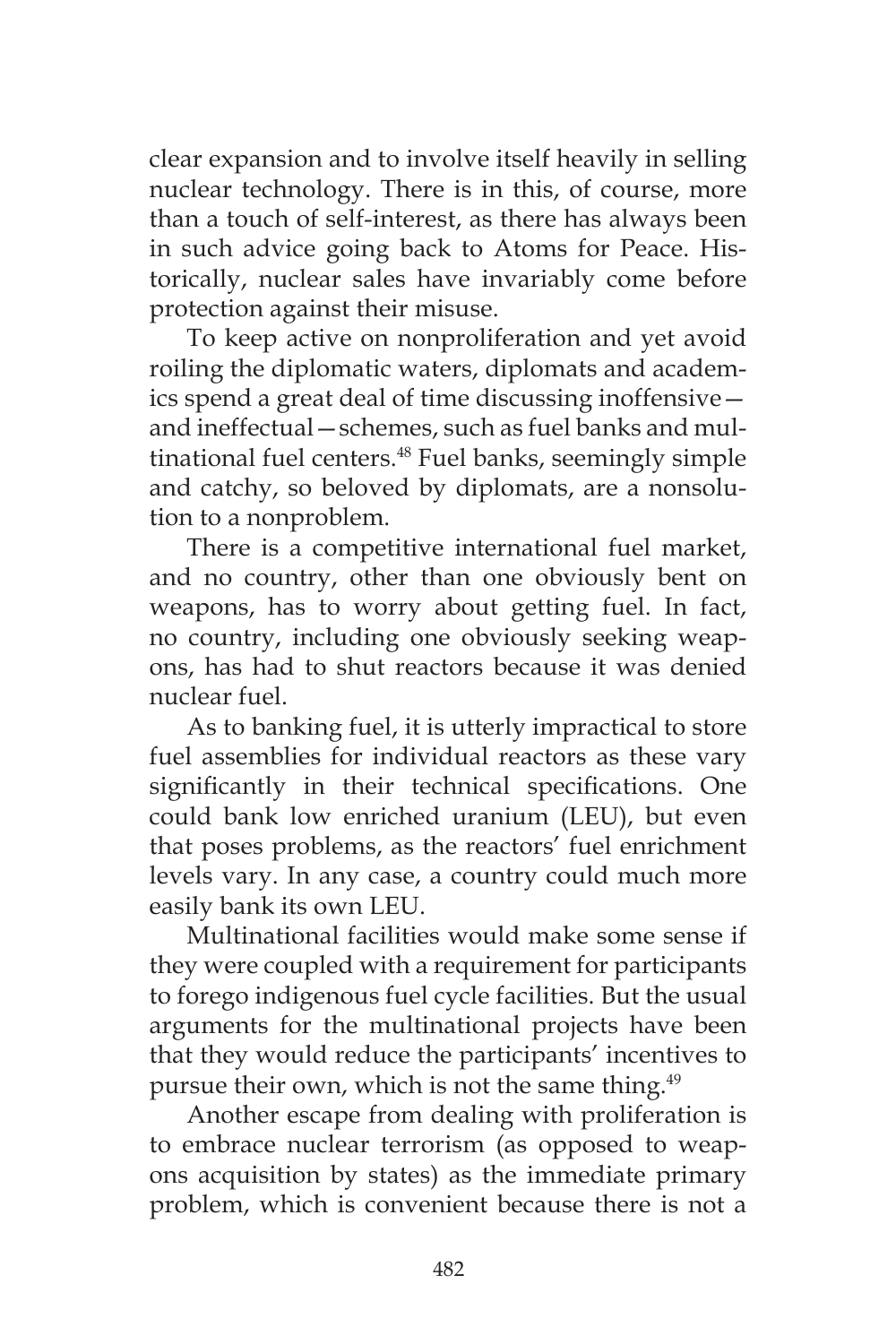lot of push back when it comes to opposing nuclear  $terrorism<sup>50</sup>$ 

The truth is that the incremental, least-commondenominator approach is never going to get us to where we need to be, and serious people responsible for security know it. To cope with proliferation hazards in the face of weak international controls over nuclear programs, the world seems to be slipping witness the case of Iran—into relying on greatly increased national intelligence operations backed up in the last instance by bombing and even assassinations. It is difficult to imagine that this is a workable solution for the long term.

Nor is it workable to continue in the mode where nonproliferation is seen as an American obsession, and the role of the diplomats in the great majority of countries is to extract what they can from the United States for each incremental concession. They have to see it as their problem, too. To begin the process of change to a sounder long-term approach, the United States, the major nuclear countries, and the IAEA need to begin by speaking clearly about the risks of proliferation that attach to a major expansion of nuclear power use and what it takes to check them.George Orwell taught us that euphemisms and bureaucratic boilerplate can corrupt, and that they are used to make it easier to defend what otherwise cannot be defended in public.

We have to stop pretending that reprocessing and enrichment facilities can be "safeguarded" by international inspections and that they are only a problem if they are located in countries currently on the "rogue" list. We also have to end the charade that protection will come from multinational facilities, or fuel banks, or futuristic reprocessing schemes. We have to agree to abide by common standards. Finally, we have to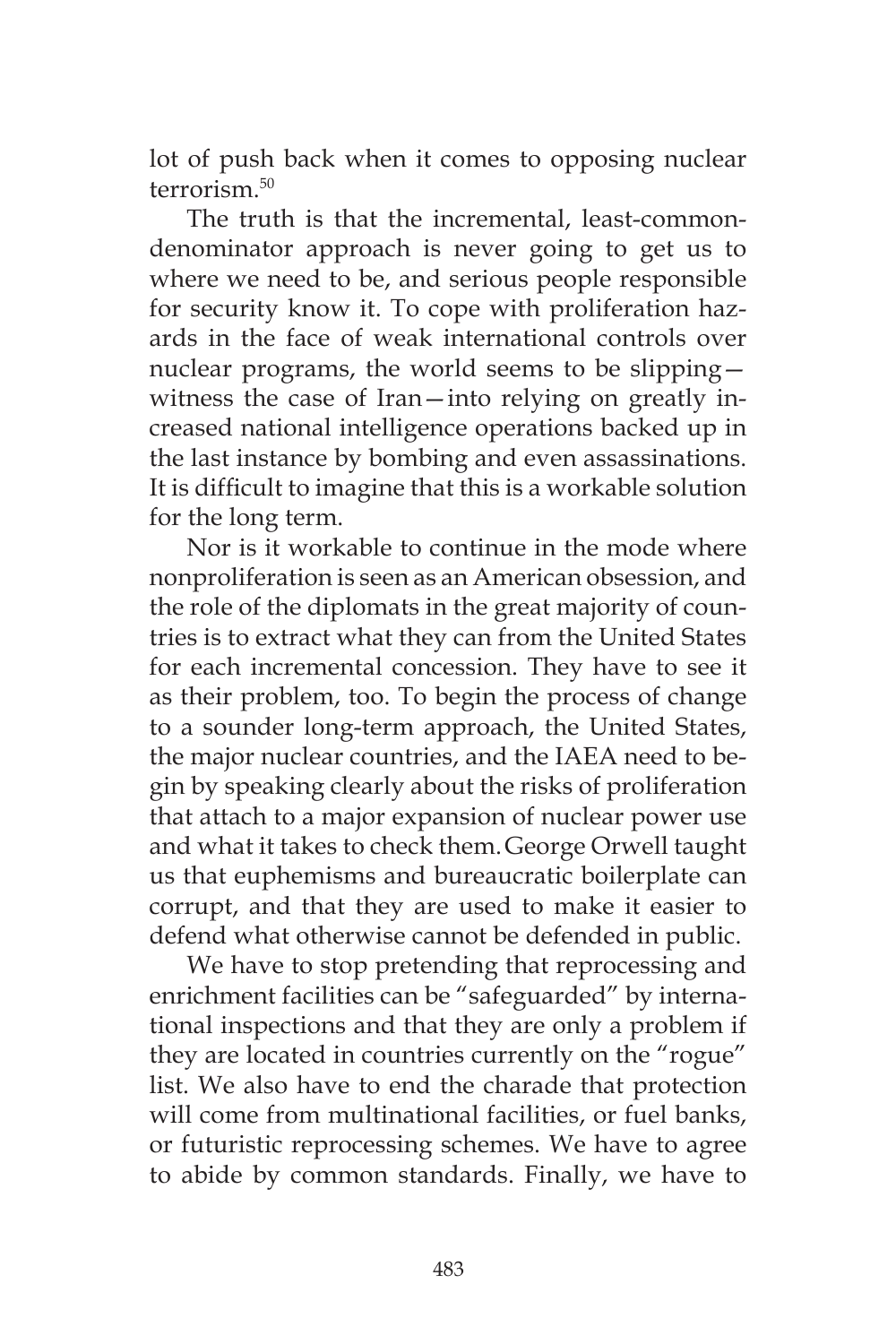stop downplaying the NPT by describing it as standing on "three pillars," of which nonproliferation is only one pillar. The results might surprise us. There is a lot of persuasive power in sensible thought expressed clearly.

We conclude on this optimistic note even while recognizing that countries are increasingly finding pretexts for narrowing the anti-proliferation safety margins, and major states, like the United States, are finding rationalizations for yielding to friendly states. For this chapter, our working assumption is that this process has not gone so far that it cannot be reversed. To be sure, it would require the President to make doing so and engaging other leaders a top priority, as then-President Eisenhower did in launching Atoms for Peace.

We do not, however, discount the possibility that our critics are right in saying that there is no longer any prospect for gaining the level of proliferation protection we outlined here, so there is no realistic prospect of closing the policy gap between nuclear advocacy and anti-proliferation protection. In that case, the answer is not, as they say, to fall in with the nuclear crowd in the hope of merely making minor adjustments in its rules—but to think about closing the policy gap from the other end.

#### **ENDNOTES - CHAPTER 16**

1. For an example from the nuclear industry, see Steven Kidd, "Nuclear Proliferation Risk—Is It Vastly Overrated?" *Nuclear Engineering International,* July 23, 2010, available from *www.neimagazine.com/story.asp?storyCode=2056931*. Mr. Kidd argues that:

It is likely that more countries will foolishly choose to acquire nuclear weapons. If they are really determined to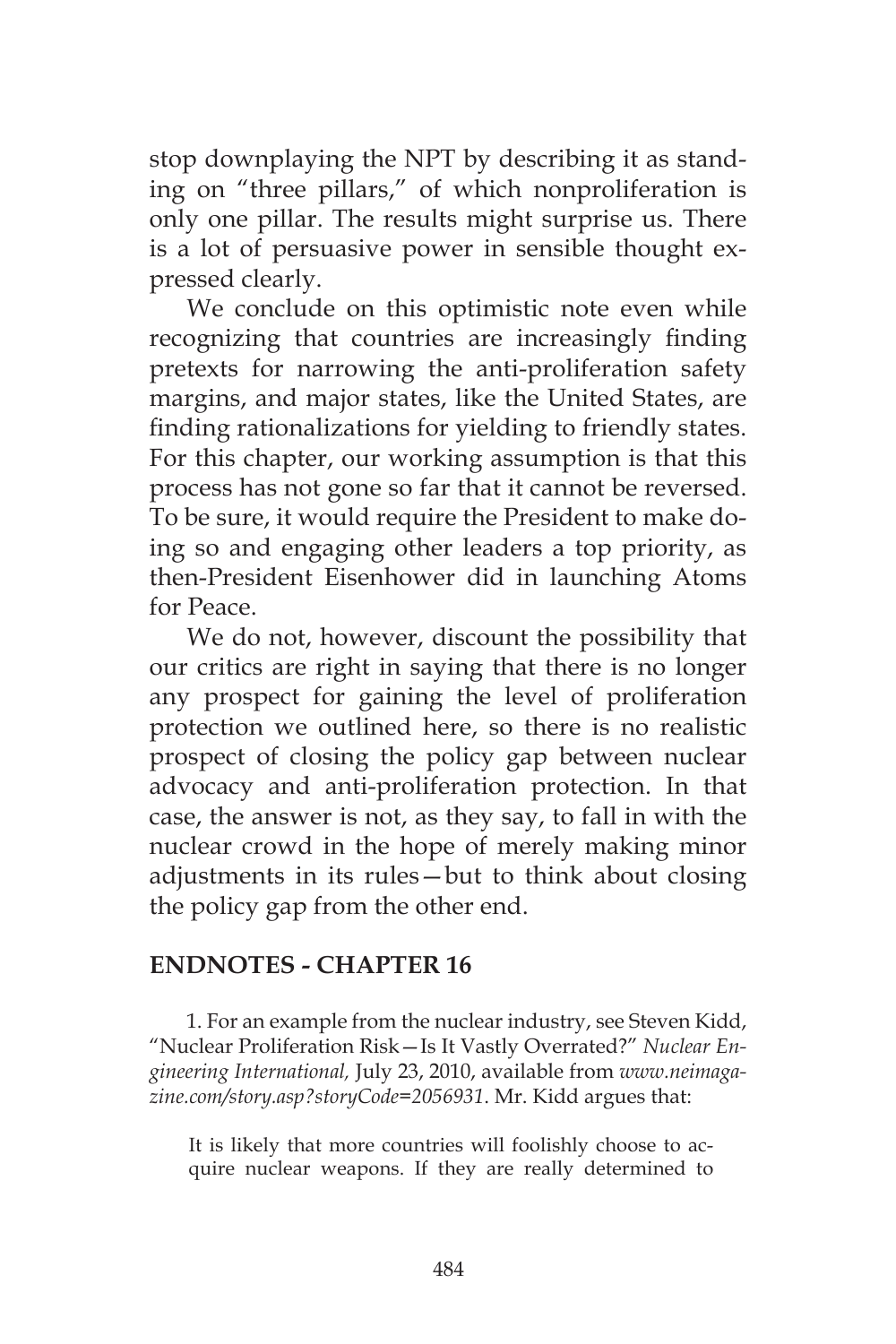do so, there is little really that the world can do to prevent them—the main effort has to be in dissuading them from this course of action. How many countries will have nuclear weapons by 2030 is hard to say, but there could well be a total of 15 by then.

Mr. Kidd then cites the work of Professor John Mueller who argues that this increase, in itself, will neither prevent nor cause wars, but will impose "substantial costs on the countries concerned." Kidd works for the World Nuclear Association, and Mueller is a professor of international relations at Ohio State University.

2. For more on these points, see the thinking of the Chairman of the International Institute for Strategic Studies, François Heisbourg, "How Bad Would the Further Spread of Nuclear Weapons Be?" Chap. 2 in this volume.

3. See Henry Kissinger, "Foreword," *Nuclear Proliferation: Risk and Responsibility*, Trilateral Commission, 2006, available from *www.scribd.com/doc/30082942/60-Nuclear-Proliferation-Risk-and-Responsibility-2006*.

4. See, e.g., Kidd; and "Assessing the Proliferation Risks of Civilian Nuclear Programs," *Nuclear Programmes in the Middle East: In the Shadow of Iran*, London, UK: International Institute for International Studies (IISS), 2008, pp. 141-50, available from *www.iiss. org/en/publications/strategic%20dossiers/issues/nuclear-programmesin-the-middle-east--in-the-shadow-of-iran-5993*.

5. See *Nuclear Proliferation: Risk and Responsibility.*

6. See Dwight Eisenhower, "Atoms for Peace Speech before UN General Assembly," New York, December 8, 1953, available from *www.eisenhower.archives.gov/research/online\_documents/atoms\_ for\_peace/Binder13.pdf*.

7. Economics and safety are tied together. The "regulatory costs" that critics of the regulatory systems complain about are mainly the costs of providing adequate safety. There is no getting around the fact that nuclear power is intrinsically dangerous and that it takes great care in design, construction, and operation to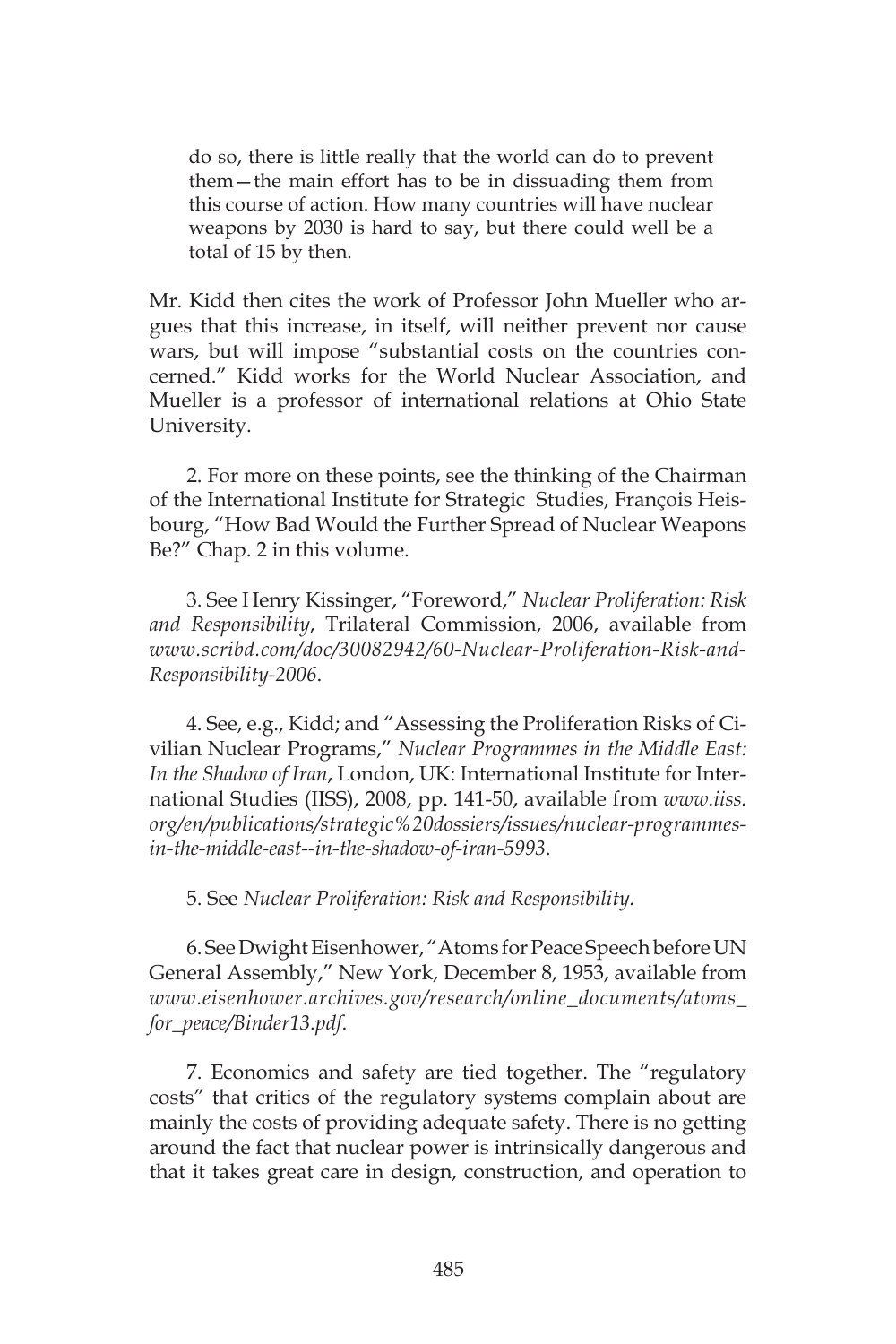keep it within safe bounds, all of which are expensive. The safety of light water reactors (LWRs) is difficult to assess, as the technology is especially complex. The oxide fuel melts in hours if cooling stops. In the end, it may not prove to be the best power reactor choice. A struggle is now underway in Japan, with the newly empowered safety regulators imposing conditions that the industry claims will make it too expensive to restart Japan's reactors. See e.g., *www.japantimes.co.jp/news/2013/02/02/national/nra-safety-rulesmay-keep-reactors-offline-for-years/#.UQ7OA0qjdY4*. As to alternatives to current designs, the U.S. Department of Energy (DoE) and industry are touting small modular reactors, basically ordinary reactors in smaller sizes. If they are small enough, their nuclear systems could be assembled in a factory—hence modular. Being smaller, SMRs would cost less to build than larger cousins but are unlikely to produce electricity that would cost less per kilowatt. You also have to wonder if smaller reactors are such a good idea, why they were not proposed earlier. Gaining economies of scale through factory construction would only work if very large numbers were sold, for which there is little prospect. There are efforts to breathe life into other formerly rejected designs such as the Integrated Fast Reactor, but they are unlikely to get off the ground. What is needed for safety is a reactor whose fuel will not melt in an accident. To assure significant proliferation resistance and economic competitiveness, meeting other additional, yet-tobe-achieved cost and technical attributes would also be desirable.

8. See The White House, Office of the Press Secretary, "Remarks by President Obama at Hankuk University," Seoul, Republic of Korea, March 12, 2012," available from *www.whitehouse.gov/ the-press-office/2012/03/26/remarks-president-obama-hankuk-university.* Meanwhile, his former energy secretary, Steven Chu, consistently championed this argument in support of loan guarantees for nuclear power plant construction. Chu wrote on his personal Facebook page: "If we want to make a serious dent in carbon dioxide emissions -- not to mention having cleaner air and cleaner water -- then nuclear power has to be on the table." See Dr. Chu's Facebook entry, available from *www.facebook.com/notes/steven-chu/ why-we-need-more-nuclear-power/336162546856.*

9. Earlier in President Obama's 2009 Prague speech, he said: "We must harness the power of nuclear energy on behalf of our efforts to combat climate change, and to advance peace oppor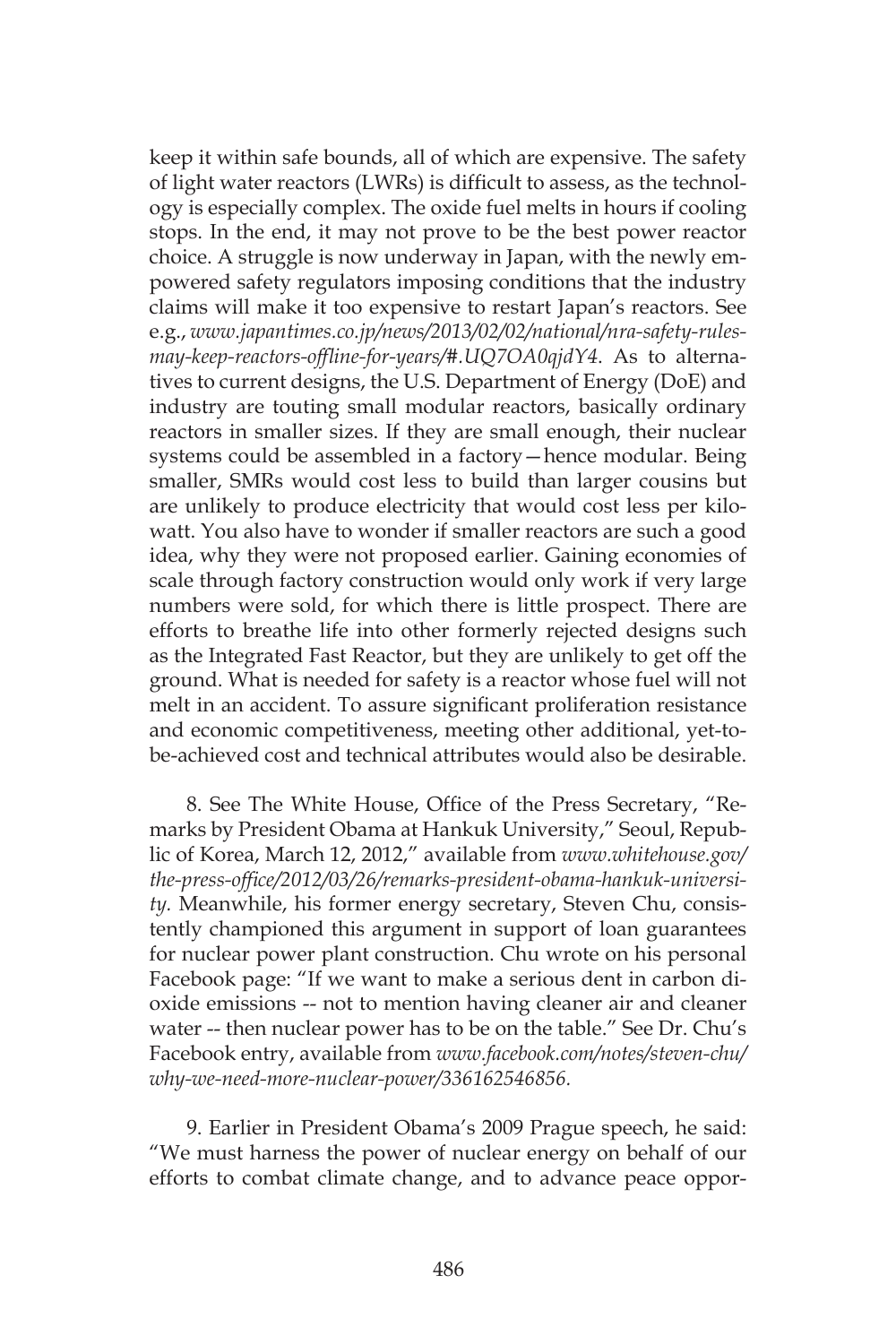tunity for all people." Meanwhile, his remarks at Hankuk University emphasized "a renewed commitment to harnessing the power of the atom not for war, but for peaceful purposes." President Obama also praised the Koreans for showing "the progress and prosperity that can be achieved when nations embrace peaceful nuclear energy," thus glorifying the role of nuclear power in promoting economic development. See The White House, Office of the Press Secretary, "Remarks by President Obama," Hradcany Square, Prague, Czech Republic, April 5, 2009, available from *www.whitehouse.gov/the\_press\_office/Remarks-By-President-Barack-Obama-In-Prague-As-Delivered*.

10. See Yukiya Amano, "Introductory Statement to Board of Governors," Vienna, Austria, September 10, 2012, available from *www.iaea.org/newscenter/statements/2012/amsp2012n011.html*. At this gathering, Director General Amano noted that:

it remains clear from the Agency's latest projections that nuclear power will remain an important option for many countries, despite the Fukushima Daiichi accident. Our new low projection is for nuclear power capacity to grow by nearly 25 percent *from* current levels to 456 gigawatts by 2030. Our high projection is 740 gigawatts, which is twice current levels.

11. See "President Obama's Second Inaugural Address (Transcript), *The Washington Post,* January 21, 2013, available at *articles. washingtonpost.com/2013-01-21/politics/36473487\_1\_presidentobama-vice-president-biden-free-market*.

12. See, e.g., Massachusetts Institute of Technology (MIT), *The Future of Nuclear Power: An Interdisplinary MIT Study*, Cambridge, MA: MIT Press, 2009, available from *web.mit.edu/nuclearpower/pdf/ nuclearpower-full.pdf*. The study analyzes a future of 1,000-Gwe of nuclear power in 2050 on grounds that "such a deployment would avoid . . . about 25% of the increment in carbon emissions otherwise expected in a business-as-usual scenario." For additional analysis, see Sharon Squassoni, "The Reality of Nuclear Expansion," testimony given before The House Select Committee for Energy Independence and Global Warming, Washington, DC, March 12, 2008, available from *carnegieendowment.org/files/ squassoni\_testimony\_20080312.pdf.*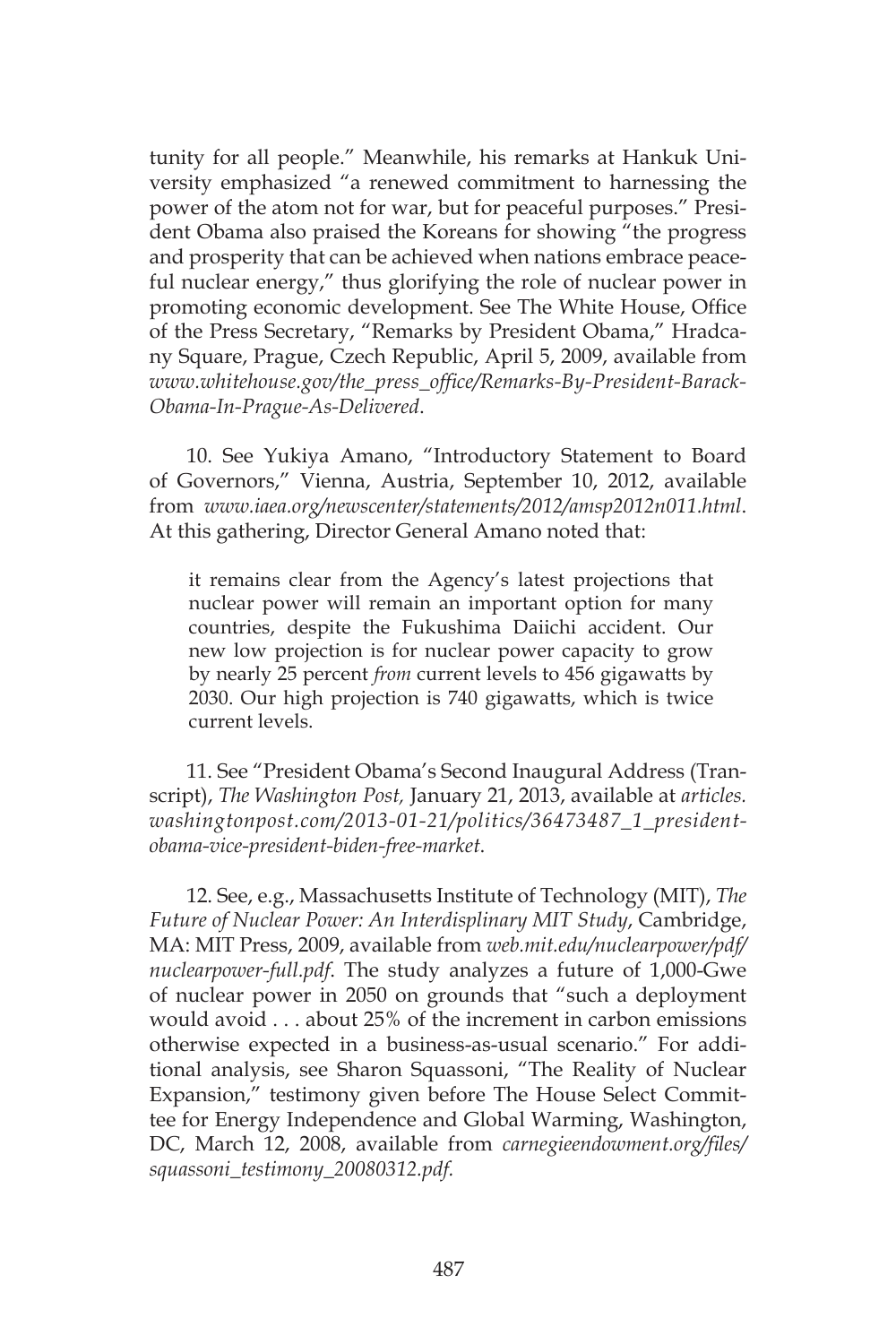13. Duke Energy's announced closing of its Crystal River nuclear power plant in view of cheaper gas power is a straw in the wind not only for future U.S. plants, but also for existing ones. Modern "fracking" extraction methods for natural gas also pose environmental problems that have to be balanced against the advantages of using this fuel, but the point is that we have a choice and are not locked into depending on nuclear power. On these points, see "Exelon Cuts Nuclear Expansion Projects Amid Low Natgas Prices," *Reuters,* February 7, 2013, available from *www.reuters. com/article/idUSL1N0B76ZW20130207?irpc=932*; "Duke Energy to Close Troubled Crystal River Nuclear Power Plant," *Associated Press,* February 5, 2013, available from *www.wtsp.com/news/topstories/article/296225/250/Crystal-River-nuke-plant-to-close*; and Rebecca Smith, "Can Gas Undo Nuclear Power?" *Wall Street Journal*, January 29, 2013, available from *online.wsj.com/article/SB10001424 127887323644904578272111885235812.html*.

14. For an excellent review of the main points of contention within the NPT regime and the issues that have made reform so difficult, see Steven E. Miller, *Nuclear Collisions: Discord, Reform & the Nuclear Nonproliferation Regime,* Cambridge, MA: American Academy of Arts and Sciences, 2012, available from *www.amacad. org/pdfs/nonproliferation.pdf*.

15. At the Preparatory Committee for the 2015 NPT Review Conference, U.S. Ambassador Susan F. Burk, the Special Representative of the President for Nuclear Nonproliferation, stated:

It is imperative, therefore, that all NPT Parties recommit themselves to ensuring the health and vitality of this essential international agreement by advancing each of the Treaty's three pillars together. *The Treaty and the regime cannot thrive unless each pillar thrives.* All Parties must accept responsibility for taking appropriate steps to contribute to the achievement of each of the Treaty's fundamental objectives, whether collectively or individually. (Emphasis added.)

See Statement by Ambassador Susan F. Burk, Special Representative of the President for Nuclear Nonproliferation, Department of State, General Debate, First Sess. of the Preparatory Committee, as prepared on April 30, 2012, available from *vienna.usmission. gov/43014.html*. The problem here is one of emphasis. The NPT,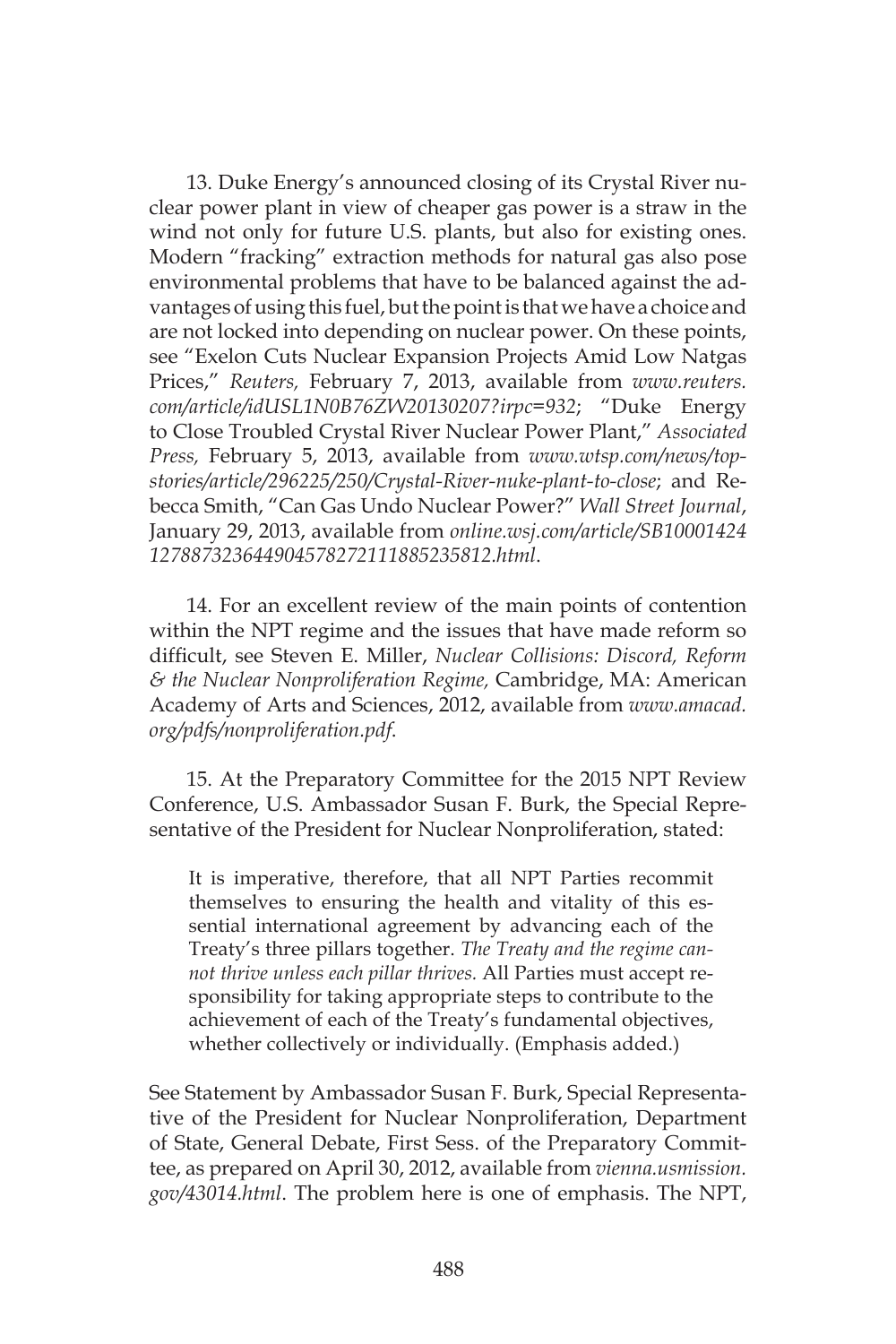of course, includes these other elements, which were added as conditions for the acceptance of the first, but the treaty is fundamentally about nonproliferation. The IAEA goes even further in promoting the notion that nonproliferation is not the key goal of the NPT. Vilmos Cserveny, Assistant Director General for External Relations and Policy Coordination, said at the NPT Preparatory Committee, New York, May 4, 2009*:* "The NPT consists of three *equally important* pillars—nuclear non-proliferation; peaceful nuclear cooperation; and nuclear disarmament—and the premise that progress in any one pillar strengthens the integrity of the whole." (Emphasis added.) He went on to say the IAEA's work is based on these three pillars. See IAEA, "Road to Disarmament, IAEA Safeguards: A Fundamental Pillar of the NPT Regime," excerpt from Vilmost Cserveny's statement at the General Debate of the NPT Preparatory Committee, New York, May 4, 2009, available from *www.iaea.org/Publications/Magazines/Bulletin/ Bull511/51103570609.html*.

16. See The White House, Office of the Press Secretary, "Statement by President Obama on the 40th Anniversary of the Nuclear Nonproliferation Treaty," March 5, 2010, available from *www. whitehouse.gov/the-press-office/statement-president-obama-40th-anniversary-nuclear-nonproliferation-treaty*.

17. An arguable exception is President Ford's 1976 nuclear policy statement in which he proposed reliance on a "once-through" fuel cycle, thus eliminating reliance on plutonium until there was adequate international control to cope with proliferation risks. At that time, misuse of plutonium was seen as the main proliferation worry. HEU was not yet a principal concern. Unfortunately, the international nuclear community, with a heavy assist from our own nuclear bureaucracy, rejected this once-through standard because it seemed to bar the way to the Holy Grail of nuclear power—the plutonium-fueled fast breeder. In practice, commercial reprocessing required enormous subsidies. Although the United States has the right to control the reprocessing of nuclear fuel covered by agreements for cooperation (except with Euratom), it has since given blanket approval to Japan and, more recently, India. On the occasion of signing the 2006 U.S.-India nuclear agreement, President George W. Bush said, "You can advocate nuclear power, in order to take the pressure off of our own economy, for example, without advocating technological development of reprocessing,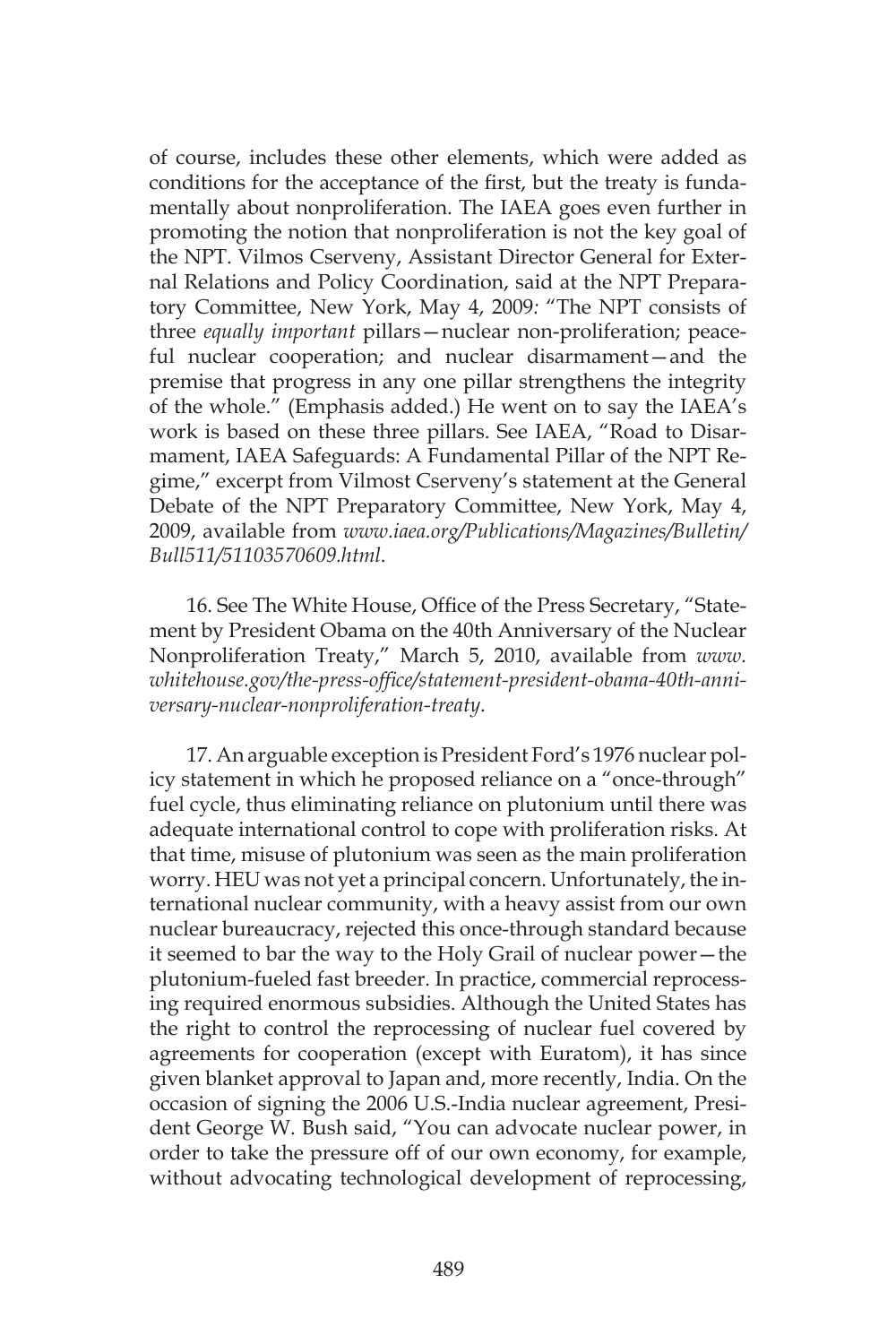. . ." See U.S. Department of State Archive, "Remarks by President Bush and Prime Minister Manmohan Singh of India," New Delhi, India, March 2, 2006, available from *2001-2009.state.gov/p/ sca/rls/rm/2006/62426.htm*. The issue of reprocessing approvals is now coming to a head in the renegotiation of the nuclear cooperation agreement with South Korea. The Koreans, of course, want to be treated on a par with the Japanese, and it will be difficult to refuse them. This is the natural consequence of a compartmentalized approach to proliferation policy as a sequence of special cases, and not looking ahead at the obvious consequences. We can only climb back up this slippery slope by applying rules in a consistent and fair manner.

18. See IAEA, *The Structure And Content Of Agreements Between The Agency And States Required In Connection With The Treaty On The Non-Proliferation Of Nuclear Weapons*, IAEA INFCIRC/153, par. 26, Vienna, Austria: IAEA, available from *www.iaea.org/Publications/Documents/Infcircs/Others/infcirc153.pdf*: "The Agreement should provide for it to remain in force as long as the State is party to the Treaty on the Non-Proliferation of Nuclear Weapons."

19. See U.S. Department of State, Office of the Spokesperson, "Third P-5 conference: Implementing the NPT," a joint statement issued by China, France, Great Britain, Russia, and the United States of America, June 27-29, 2012, Washington, DC, available from *www.state.gov/r/pa/prs/ps/2012/06/194292.htm*. This statement included the following:

As a further follow-up to the 2010 NPT Review Conference, the P5 shared their views on how to discourage abuse of the NPT withdrawal provision (Article X), and how to respond to notifications made consistent with the provisions of that article. The discussion included modalities under which NPT States Party could respond collectively and individually to a notification of withdrawal, including through arrangements regarding the disposition of equipment and materials acquired or derived under safeguards during NPT membership. The P5 agreed that states remain responsible under international law for violations of the Treaty committed prior to withdrawal.

 It would have been more supportive of the NPT if the statement said such withdrawal while in violation was invalid.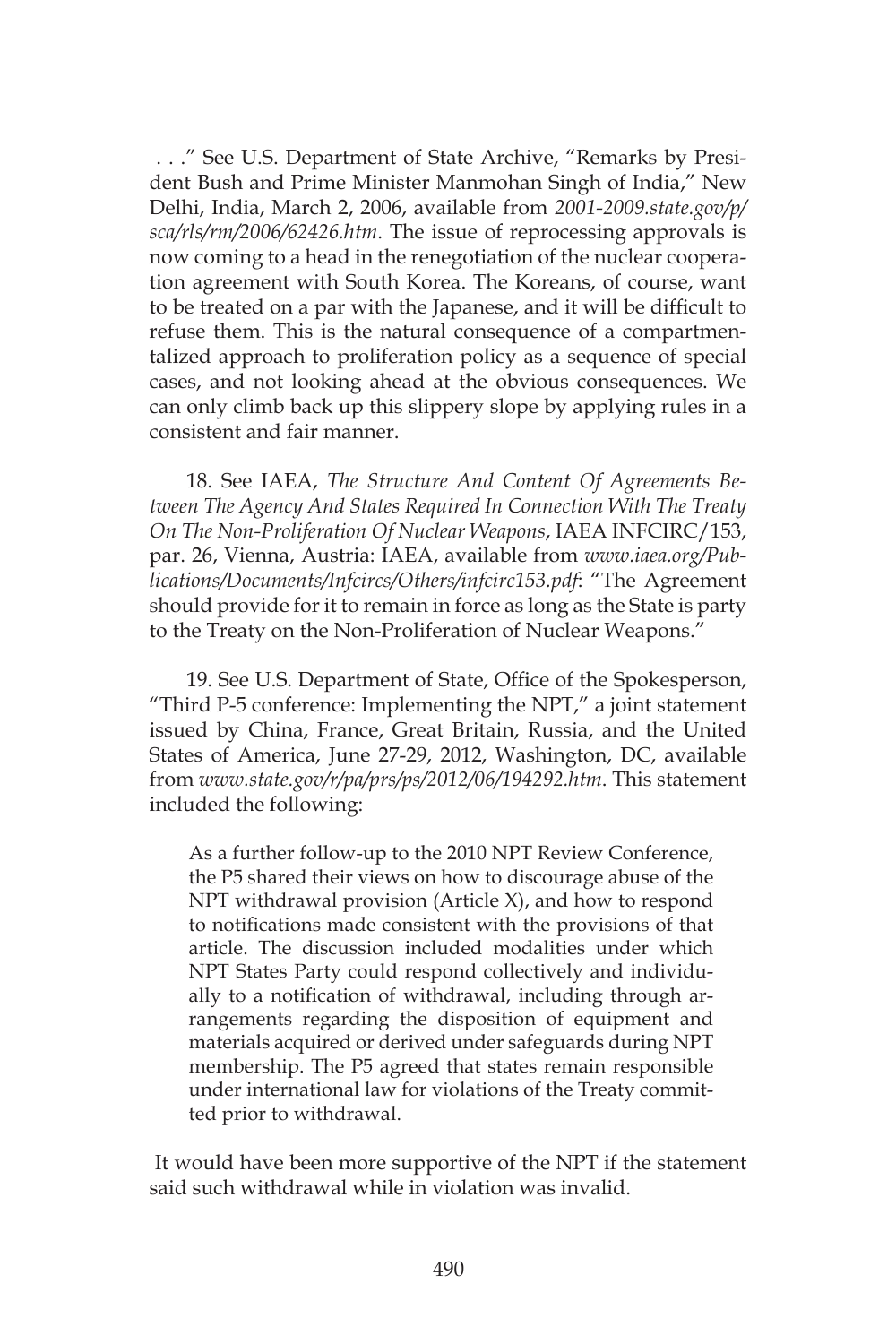20. See The White House, Office of the Press Secretary, "Statement by the President on North Korean Announcement of Nuclear Test," February 12, 2013, available from *translations.state.gov/st/english/texttrans/2013/02/20130212142430. html#ixzz2L0EWdcwt*.

21. See, e.g., Steve Herman, "Rising Voices in S. Korea, Japan Advocate Nuclear Weapons," *Voice of America,* February 15, 2013, available from *www.voanews.com/content/rising-voices-in-southkorea-japan-advocate-nuclear-weapons/1604309.html*; and Howard LaFranchi, "N. Korea Nuclear Test: Will It Spoil Obama's Disarmament Plans?" *The Christian Science Monitor*, February 15, 2013, available from *www.csmonitor.com/USA/Politics/2013/0215/N.-Korea-nuclear-test-Will-it-spoil-Obama-s-disarmament-plans*.

22. In the 1950s and 1960s, there were still a good many power reactors using natural uranium fuel. Enrichment was an essential part of the fuel cycle for programs based on U.S.-type LWRs, both pressurized water reactors which were gaining in popularity. The United States withheld enrichment data to protect the effective enrichment monopoly it had in the West because of the huge capacity it had built up to supply HEU for weapons. At the same time the U.S. Atomic Energy Commission (AEC) permitted the export of research reactors fueled with HEU and large quantities of HEU to fuel them. Until the late-1960s, the AEC did not even bother to verify the amounts shipped abroad by private firms. Up to 1996, the United States exported over 25 tons of HEU. On this point, see the Nuclear Threat Initiative, "Civilian HEU: United States" available from *www.nti.org/analysis/articles/civilian-heuunited-states*.

23. Aside from military explosive and naval propulsion applications, HEU fuel is used principally in research reactors. These can be fueled with lower enrichment fuels, albeit with some diminution in performance at higher power reactors. On the whole, the operators of these reactors, including those at universities, have dragged their feet about converting to lower enrichment fuel. Two prominent examples are the research reactors at MIT and Munich Technical University, which, despite it being U.S. and German government policy to convert such reactors, have managed to wrest delay after delay. Overall, about 50 research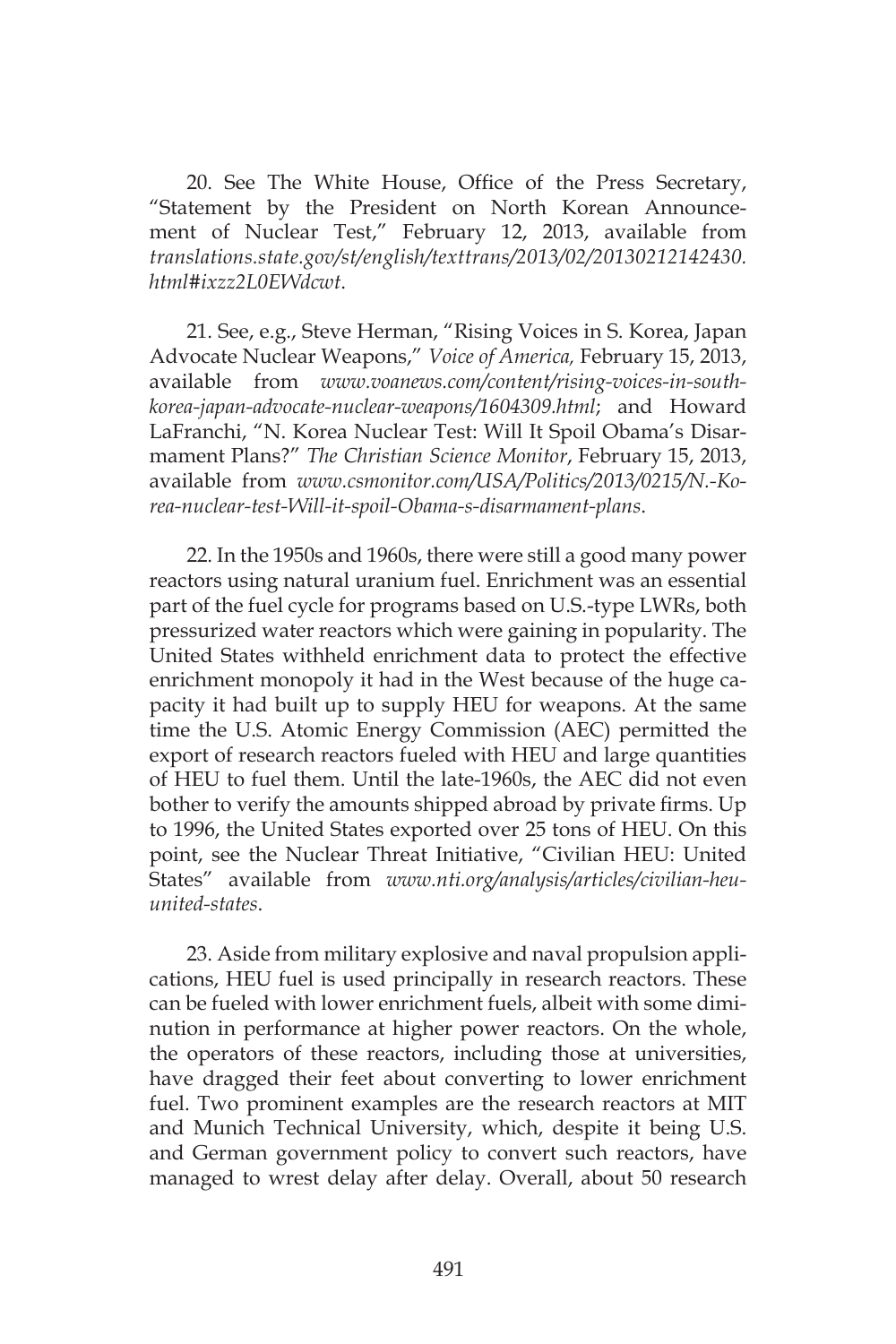reactors around the world have converted to lower enrichment fuel as a result of three decades of international effort (started at the U.S. Nuclear Regulatory Commission) to reduce HEU use, but this has resulted in only about a one-quarter reduction in annual HEU use by research reactors, which previously was about a ton per year. See Ole Reistad and Styrkaar Hustveit, "HEU Fuel Cycle Inventories and Progress On Global Minimization," *The Nonproliferation Review*, Vol. 15, No. 2, July, 2008, pp. 265-287. Reducing civilian HEU use to zero has got to be an important component of any nonproliferation policy.

24. INFCIRC/153, para. 28: ". . . the objective of safeguards is the timely detection of diversion of significant quantities of nuclear material from peaceful nuclear activities to the manufacture of nuclear weapons or of other nuclear explosive devices or for purposes unknown, and deterrence of such diversion by the risk of early detection."

25. See DoE, *Global Nuclear Energy Partnership Strategic Plan*, January 2007 (Italics in original), pp. 3-10, available from *www.fas. org/programs/ssp/\_docs/GNEPStratPlanJan07.pdf*. It is often forgotten, even by the DoE, that the sophisticated reprocessing schemes proposed under GNEP—schemes that, in principle, always kept plutonium mixed with other materials—were intended as antiterrorism rather than antiproliferation protection. The program's strategic plan, however, acknowledged that there was no way to make reprocessing proliferation-proof.

26. Even the reprocessing vendors do not make a resource case for plutonium. Mixed oxide (MOX) fuel for LWRs costs several **times** what uranium fuel costs. In fact, recycling in LWRs never made any economic sense. It has been forgotten that the whole notion of thermal recycle was invented in the 1970s because the AEC's fast breeder reactor project was falling behind, and the agency needed a rationale for keeping its reprocessing efforts going "until the breeder caught up." It was never expected to be economic. By the time the breeder project collapsed, MOX acquired its own support group and took on a life of its own, leaping from one rationale to another.

27. At the start of nuclear power programs, it was generally believed that as uranium was scarce, LWRs would be a transition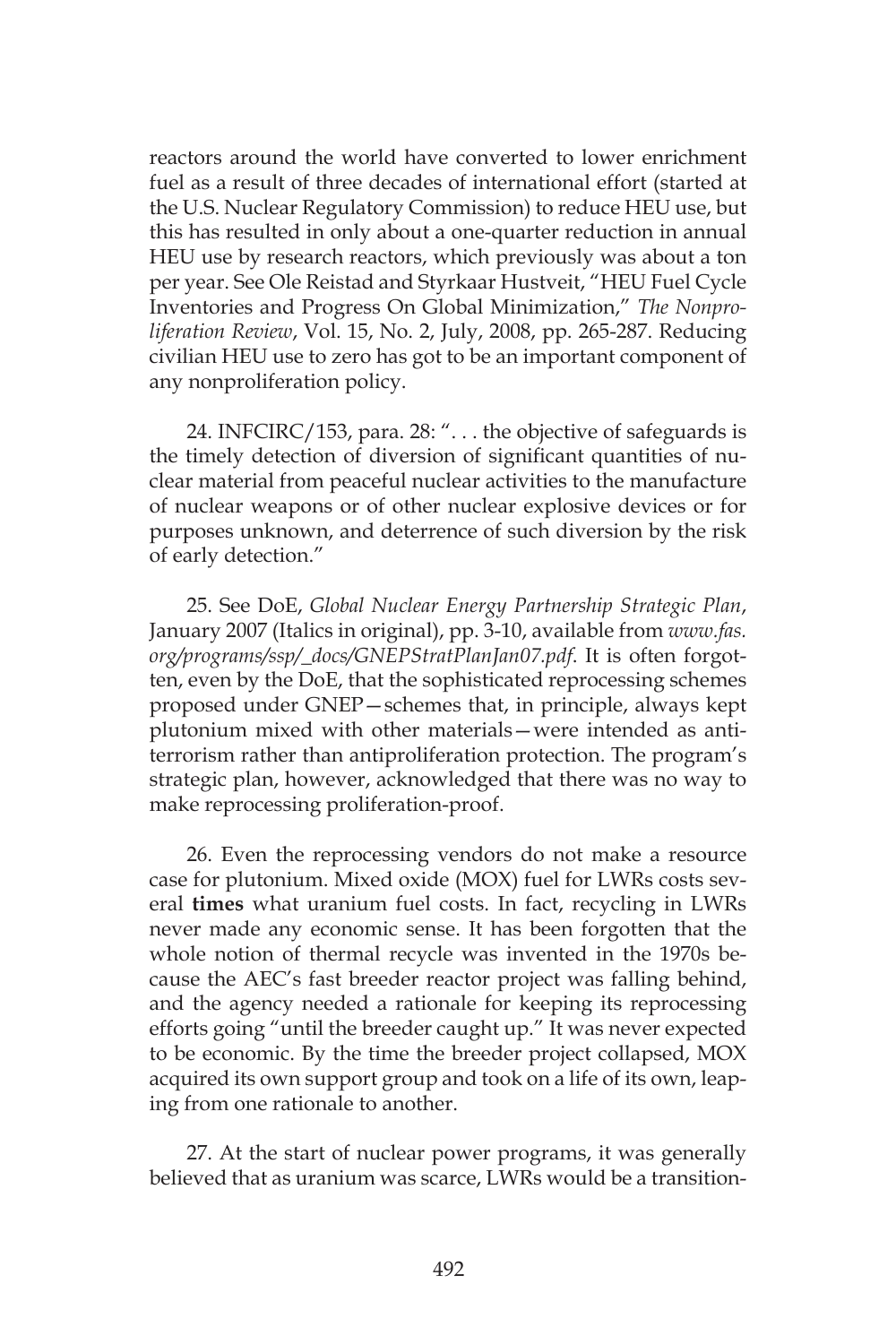al generation that produced enough plutonium to fuel the ultimate in nuclear power plants, the fast breeders (so-called because they used fast neutrons and produced more plutonium in a surrounding uranium "blanket" than they consumed in the core). In practice, prototype fast breeders turned out to have problems and were too expensive to pursue. The Bush administration tried to revive the concept in the form of fast "burners," plutonium-fueled reactors without the surrounding blanket. This did not make any sense, either.

28. DoE made an agreement with Russia for each country to recycle 34 tons of "surplus" weapons plutonium. It has become a boondoggle. DoE contractor Shaw Areva MOX Services is constructing a mixed oxide fuel fabrication facility at DoE's Savannah River Site in South Carolina, in principle to use weapons plutonium to produce power reactor fuel that, once heavily irradiated in a commercial power reactor, would contain plutonium that was less useful for weapons. It looks as if DoE's real purpose is to use the rubric of arms control to get plutonium recycle underway. The plant is one of the largest construction projects in the southeastern United States. The out-of-control costs are said to have multiplied to \$7 billion. The plant has no customers lined up for the MOX fuel it is supposed to produce, which has attracted the attention of federal budget cutters but does not seem to have diminished the project's appeal for DoE. See Sammy Fretwell, "Critics Fear \$7 Billion SRS Boondoggle" *The State*, January 27, 2013, available from *www.thestate.com/2013/01/27/2606562/criticsfear-7-billion-srs-boondoggle.html#.URBjPUqjdY4*. See also "Budget Cutters Eye Nuclear Reprocessing Plant" *Roll Call*, February 5, 2013, available from *www.taxpayer.net/media-center/article/budgetcutters-eye-nuclear-reprocessing-plant*:

It isn't expected to be completed by its 2016 target date, and the Department of Energy has found little interest from commercial power plant operators in buying the fuel, which would require costly reactor modifications . . . [Former Rep. David L.] Hobson, [R-Ohio] described the project as a jobs program for South Carolina. In addition to the 2,600 employees now working on it, the completed facility will require permanent workers to operate it for up to two decades.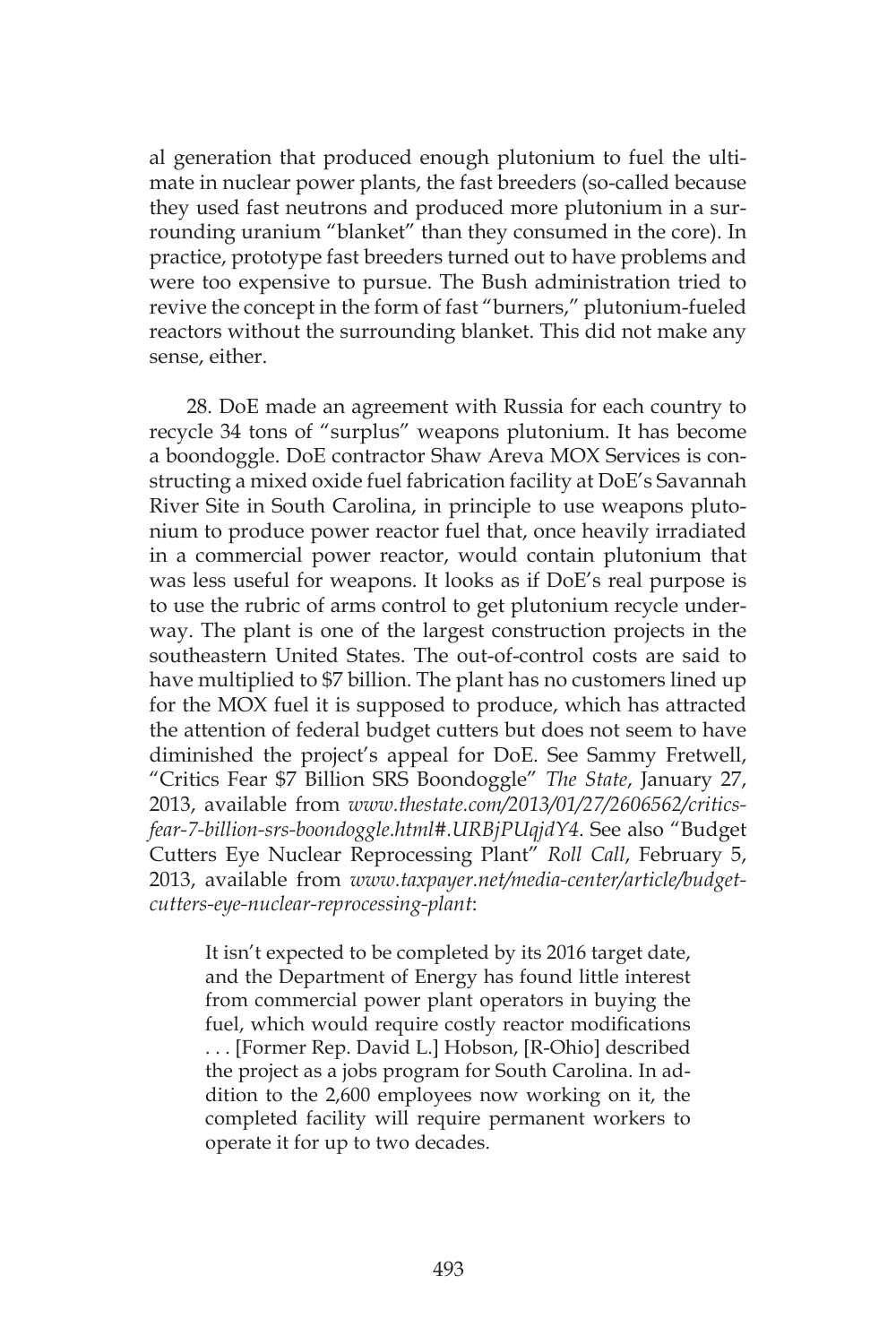29. See Gerald Ford, "Statement on Nuclear Policy," October 28, 1976, available from *www.presidency.ucsb.edu/ws/index. php?pid=6561*: "I have concluded that the reprocessing and recycling of plutonium should not proceed unless there is sound reason to conclude that the world community can effectively overcome the associated risks of proliferation." There is also a precedent for banning an entire technology in the context of the NPT—so-called peaceful nuclear explosives were read out of the NPT even though there is an entire NPT article (Article V) devoted to them. On this later point, see Robert Zarate, "The NPT, IAEA Safeguards and Peaceful Nuclear Energy: An 'Inalienable Right' but Precisely to What?" Henry Sokolski, ed., *Falling Behind: International Scrutiny of the Peaceful Atom,* Carlisle, PA: Strategic Studies Institute, U.S. Army War College, 2008, pp. 252-255, available from *www.npolicy.org/userfiles/image/Peaceful%20Nuclear%20 Energy,%20an%20Inalienable%20Right%20to%20What\_pdf.pdf*.

30. For a discussion on the program's technical flaws see "A Minority Opinion of Gilinsky and Macfarlane," Review of DoE's Nuclear Energy Research and Development Program*,* Washington, DC: National Academy Press, 2008, available from *www.nap. edu/openbook.php?record\_id=11998&page=73*.

31. See President Obama's remarks at Hankuk University, March 26, 2012. DoE undoubtedly inserted the seemingly innocuous words into the speech. To the nuclear bureaucracies around the world, they spell plutonium recycle.

32. See, e.g., Elaine Grossman, "U.S. May Land Key Asian Nuclear Trade Deals in 2013," *Global Security Newswire*, January 11, 2013, available at *www.nti.org/gsn/article/us-could-secure-keyasian-nuclear-trade-deals-2013*; "Obama Team Reveals Nuclear Trade, Nonproliferation Decision on Capitol Hill," *Global Security Newswire*, January 11, 2012, available from *www.nti.org/gsn/article/ obama-team-reveals-nuclear-trade-nonproliferation-decision-capitolhill*; and "U.S. Envoy takes Issue with Nonproliferation Lingo for Nuclear Trade Pacts," *Global Security Newswire*, August 10, 2012, available from *www.nti.org/gsn/article/us-envoy-takes-issue-nonproliferation-lingo-nuclear-trade-pacts*.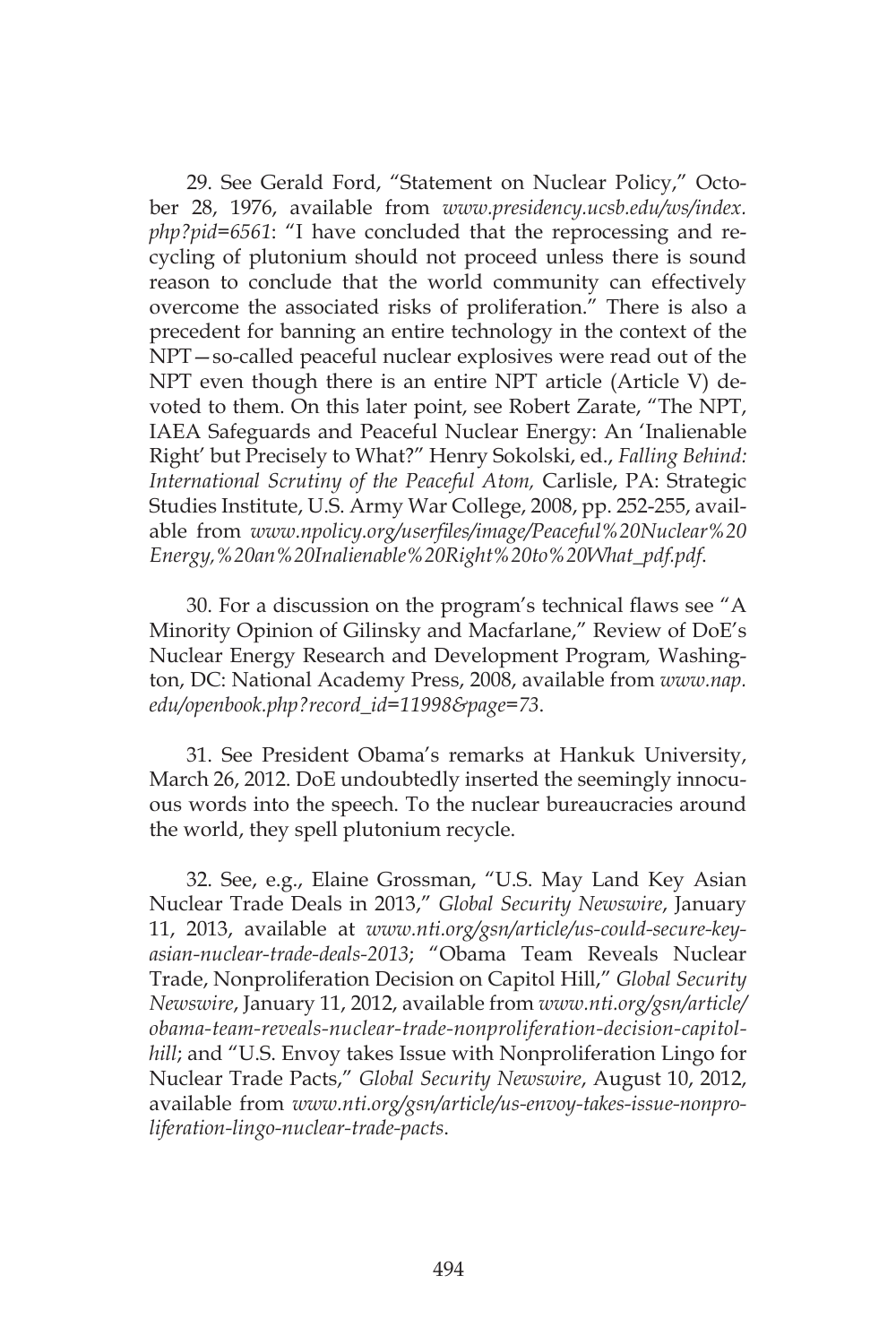33. Wikipedia lists Argentina, Brazil, China, France, Germany, India, Iran, Japan, the Netherlands, North Korea, Pakistan, the UK, and the United States in the first category, and South Africa and Australia (and probably Israel) in the second. See "Enriched uranium," Wikipedia, available from *en.wikipedia.org/wiki/Enriched\_uranium*.

34. It is useful to keep in mind the verdict of the 1946 Acheson-Lilienthal Report: "A system of inspection superimposed on *an otherwise uncontrolled exploitation of atomic energy* by national governments will not be an adequate safeguard. . . . If nations or their citizens carry on intrinsically dangerous [nuclear] activities it seems to us that the chances for safeguarding the future are hopeless." In other words, the allowed activities have got to be restricted to those that can be safeguarded, in the dictionary sense, by inspection. See *Report on International Control of Atomic Energy,* Washington, DC: U.S. Government Printing Office, March 16, 1946, pp. 21-22, available from *www.learnworld.com/ZNW/LW-Text.Acheson-Lilienthal.html*.

35. See *Model Protocol Additional to The Agreement(s) Between State(s) And The International Atomic Energy Agency For The Application Of Safeguards,* INFCIRC/540*,* Vienna, Austria: IAEA, 1997, available from *www.iaea.org/Publications/Documents/Infcircs/1997/ infcirc540c.pdf.*

36. Clandestine facilities are an obvious concern in North Korea and Iran. Iran failed to notify the IAEA of a planned enrichment facility, as it had promised to do in 2003. It later retreated from this promise. Whether this amounts to a violation of Iran's obligations or a deficiency in the IAEA system depends on legal issues that remain unclear. The IAEA has not released relevant documents and correspondence. See Board of Governors of the IAEA, *Implementation of the NPT Safeguards Agreement and Relevant Provisions of United Nations Security Council Resolutions in the Islamic Republic of Iran,*GOV/2012/50, available from *www.iaea.org/ Publications/Documents/Board/2012/gov2012-50.pdf*.

37. For a detailed analysis of this proposition, see Victor Gilinsky, Harmond Hubbard, and Marvin Miller, *A Fresh Examination of the Proliferation Dangers of Light Water Reactors*, Washington, DC: Nonproliferation Policy Education Center, 2008, available from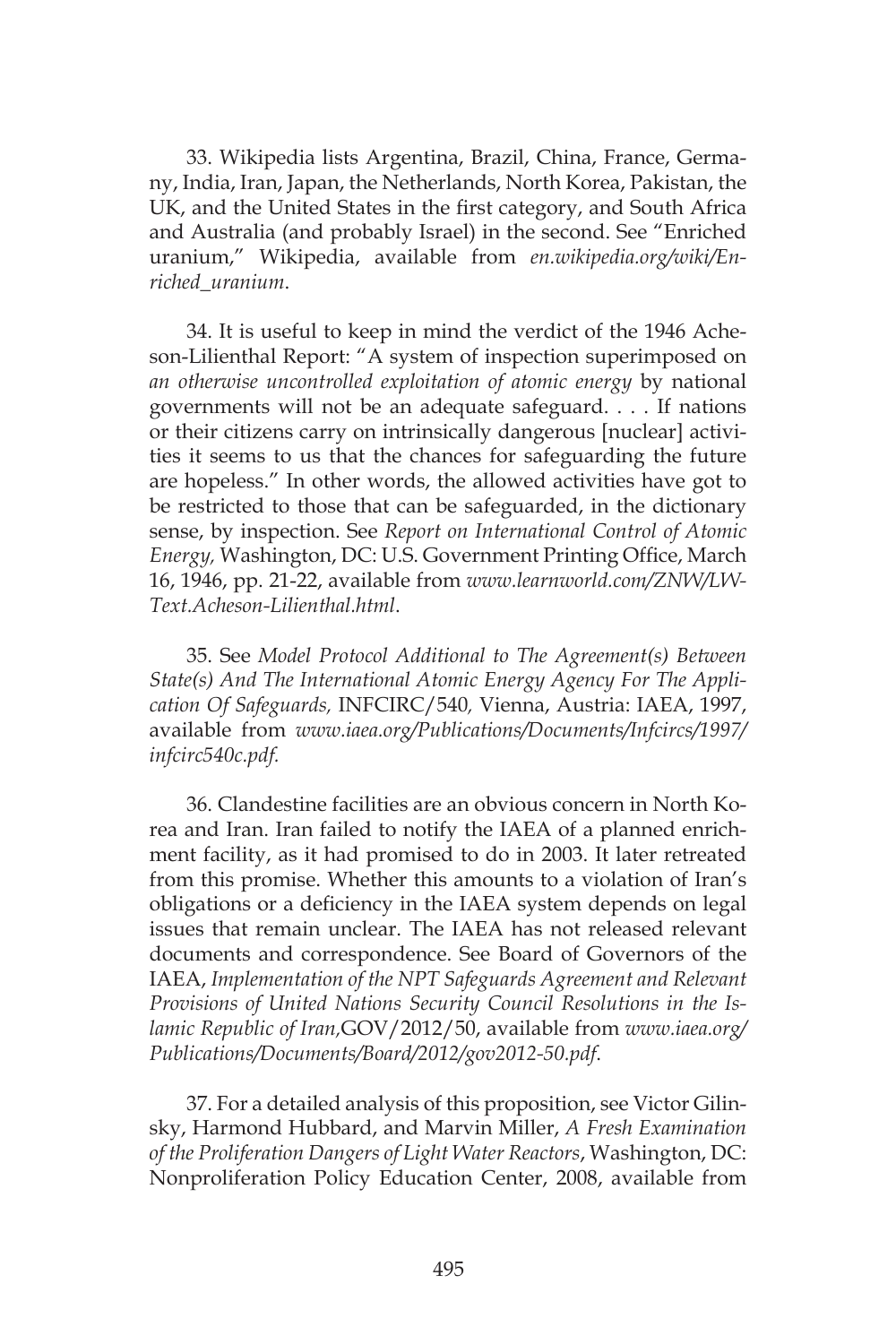*www.npolicy.org/article\_file/A\_Fresh\_Examination\_of\_the\_Proliferation\_Resistance\_of\_Light\_Water\_Reactors.pdf*. It is worth keeping in mind that many states' view of the fuel cycle is still tied to the use of LWRs with oxide fuel. It is not at all clear—for both safety and proliferation reasons and perhaps economic reasons, as well that this is best way to extract nuclear energy. Other new types of reactors with different fuels, especially fuels that do not melt as easily, may make moot many of the issues that concern us today, possibly including reprocessing.

38. See D. L. Ferguson to F. L Culler, "Simple Quick Reprocessing Plant," Inter-Laboratory Correspondence, Oak Ridge National Laboratory, August 30, 1977, available from *www.npolicy. org/article\_file/Simple\_Quick\_Processing\_Plant\_Culler.pdf*.

39. North Korea refused to allow it. In 1992, Romania invited a special inspection. See John Carlson and Russell Leslie, "Special Inspections Revisited," paper presented at INMM 2005 Symposium, Phoenix, AZ, July 2005, available from *www.dfat.gov.au/ asno/publications/inmm2005\_special\_inspections.pdf*:

[I]t is obvious that special inspections cannot become *regular* occurrences, and cannot substitute for complementary access, it can be questioned whether the very high threshold assumed in the 1992 board deliberations is consistent with contemporary expectations for the safeguards system and for the level of cooperation that states extend to the agency.

40. See Pierre Goldschmidt, "Looking beyond Iran and North Korea for Safeguarding the Foundations of Nuclear Nonproliferation," Washington, DC: Carnegie Endowment for International Peace, November 3, 2011, available from *carnegieendowment. org/2011/11/03/looking-beyond-iran-and-north-korea-for-safeguarding-foundations-of-nuclear-nonproliferation/8ktn*.

41. See U.S. Mission to the International Organizations in Vienna, Austria, "Statement by Ambassador Susan F. Burk, Special Representative of the President for Nuclear Nonproliferation, Department of State, General Debate, First Session of the Preparatory Committee , as prepared, April 30, 2012," available from *vienna.usmission.gov/43014.html*.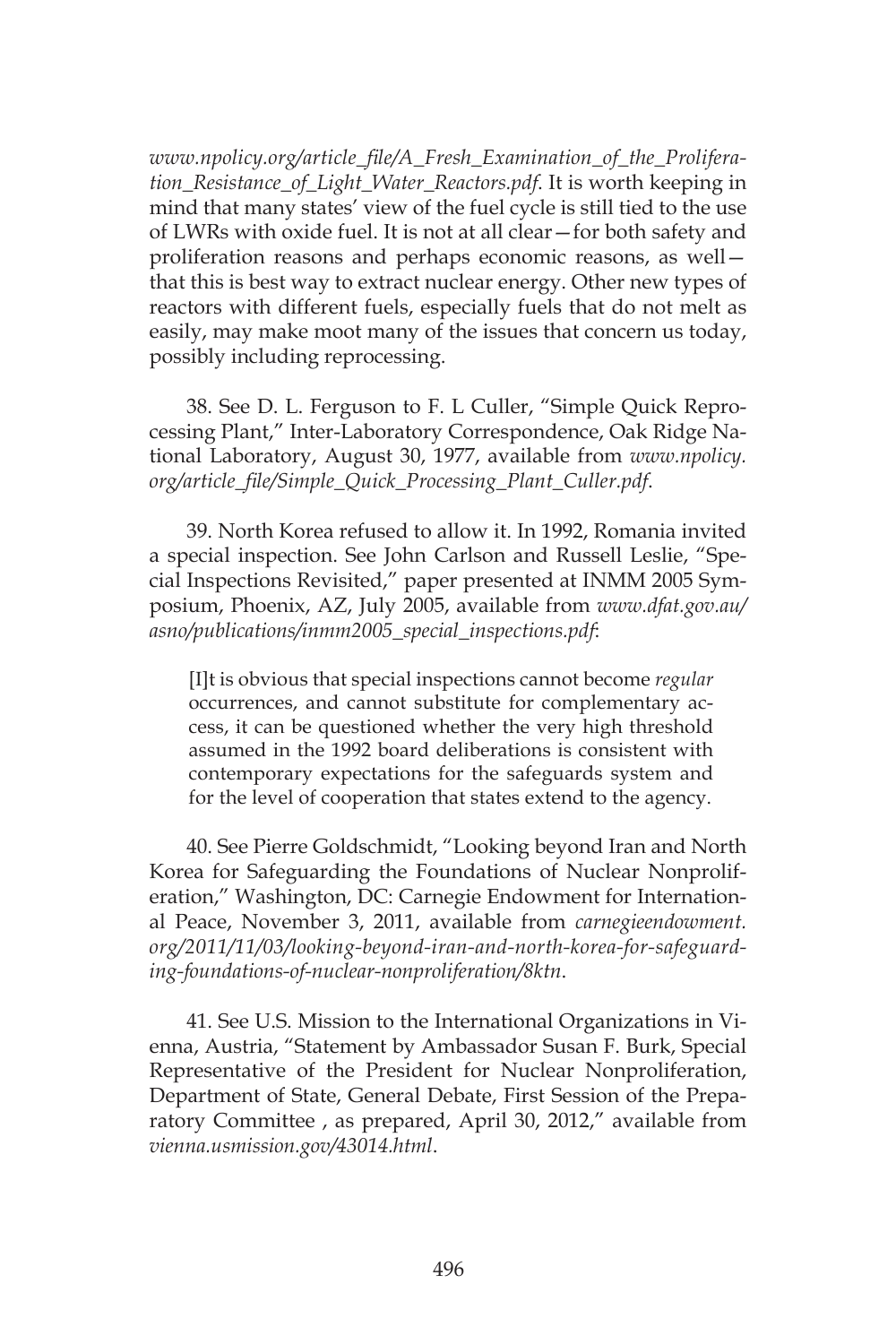42. See Elliott Abrams, "Bombing the Syrian Reactor: the Untold Story," *Commentary*, February 2013, available from *www. commentarymagazine.com/article/bombing-the-syrian-reactor-theuntold-story*. In Abrams's account, President Bush was initially inclined to bring the case before the IAEA but was persuaded to let the Israelis bomb the reactor.

43. See President Obama's statement on the North Korean nuclear test, February 12, 2013.

44. There is no possibility under the NPT to expand the number of weapons states "For the purposes of this Treaty, a nuclear weapon State is one which has manufactured and exploded a nuclear weapon or other nuclear explosive device prior to 1 January, 1967." NPT, Article X.

45. The Egyptian Foreign Ministry, in reaction to the February 12 North Korean explosion, emphasized the necessity of the "internationalization" of the NPT. See Egypt State Information Service, "Egypt Stresses Necessity of NPT Internationalization," February 15, 2013, available from *allafrica.com/stories/201302170072. html*. Egypt obviously has Israel in mind here, but that does not detract from the idea.

46. This outlook is captured in 2008 report of the State Department's International Security Advisory Board:

We concluded that the current international climate is quite unpropitious for gaining support from non-nuclear weapon states to accept stricter measures against proliferation . . . we believe that incremental measures, rather than revolutionary or comprehensive changes, will be far more likely to succeed in the near term.

The report is from an earlier administration, but it captures the sense of current approaches as well. See U.S. State Department International Security Advisory Board, *Report on Proliferation Implications of the Global Expansion of Civil Nuclear Power*, Washington, DC: Department of State, April 7, 2008, available from *2001-2009. state.gov/documents/organization/105587.pdf*.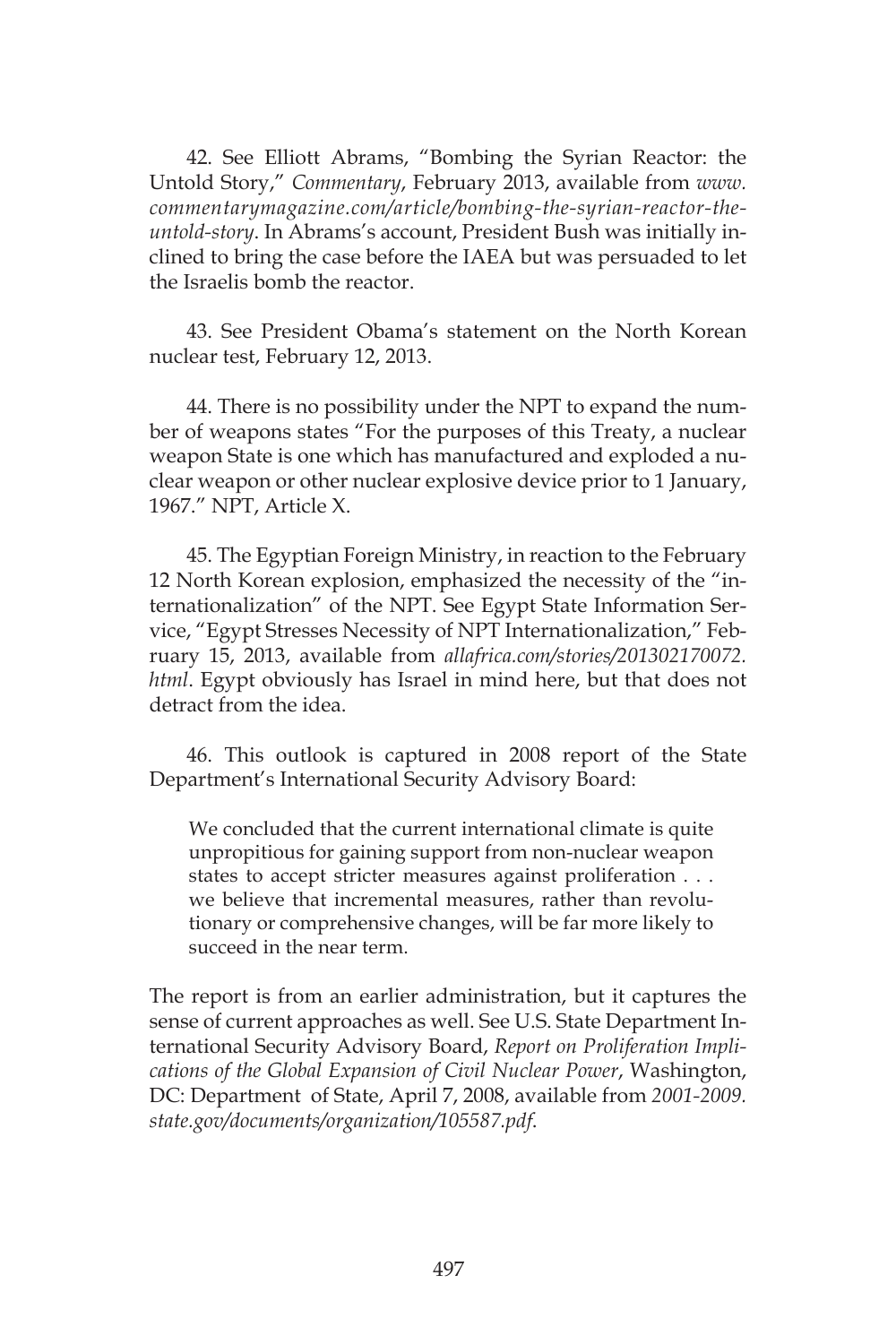47. See, for example, Fred McGoldrick, *Nuclear Trade Controls: Minding the Gaps*, Washington, DC: Center for Strategic and International Studies, January 22, 2013, available from *csis.org/files/ publication/130122\_McGoldrick\_NuclearTradeControls\_Web.pdf*:

Finally, the U.S. has to avoid overreach in instituting new nuclear export controls. Recent well-intentioned efforts by some in Congress and the Executive Branch to pressure other states to forswear enrichment and reprocessing capabilities could seriously damage the prospects for U.S. nuclear exports and deprive the United States of the nonproliferation influence that comes with nuclear cooperation. Some have suggested other steps that would cause similar, if not more severe, damage to U.S. influence in international nuclear affairs. Suppliers are not going to require such extreme export conditions, and most consumer states are likely to reject U.S. demands they believe deny them their rights or legitimate peaceful commercial opportunities.

McGoldrick refers the reader to an earlier version of this paper for examples of "overreach" that would cause severe damage to U.S. influence (a former Los Alamos director went further to heatedly label that paper as deliberately anti-nuclear). McGoldrick basically proposes tidying up the nonproliferation controls but doing nothing to upset any other countries, especially developing countries. He accepts that we have to offer positive incentives if we ask them to forego "sensitive" technologies. There is no larger sense here, or in the many similar reports, that the United States could, or should try to, persuade other countries of the common security advantage in agreeing to a higher level of protection against bomb making.

48. In this 2012 South Korea speech, the President said, ". . . we're creating new fuel banks, to help countries realize the energy they seek without increasing the nuclear dangers that we fear."

49. See Alan Hanson, "Nuclear Fuel Banks: Are They a Reality," presentation at the Monterey Institute, Center for Nonproliferation Studies, Monterey, CA, December 12, 2011, available from *www.youtube.com/watch?v=EYmT6ftCPhg*.